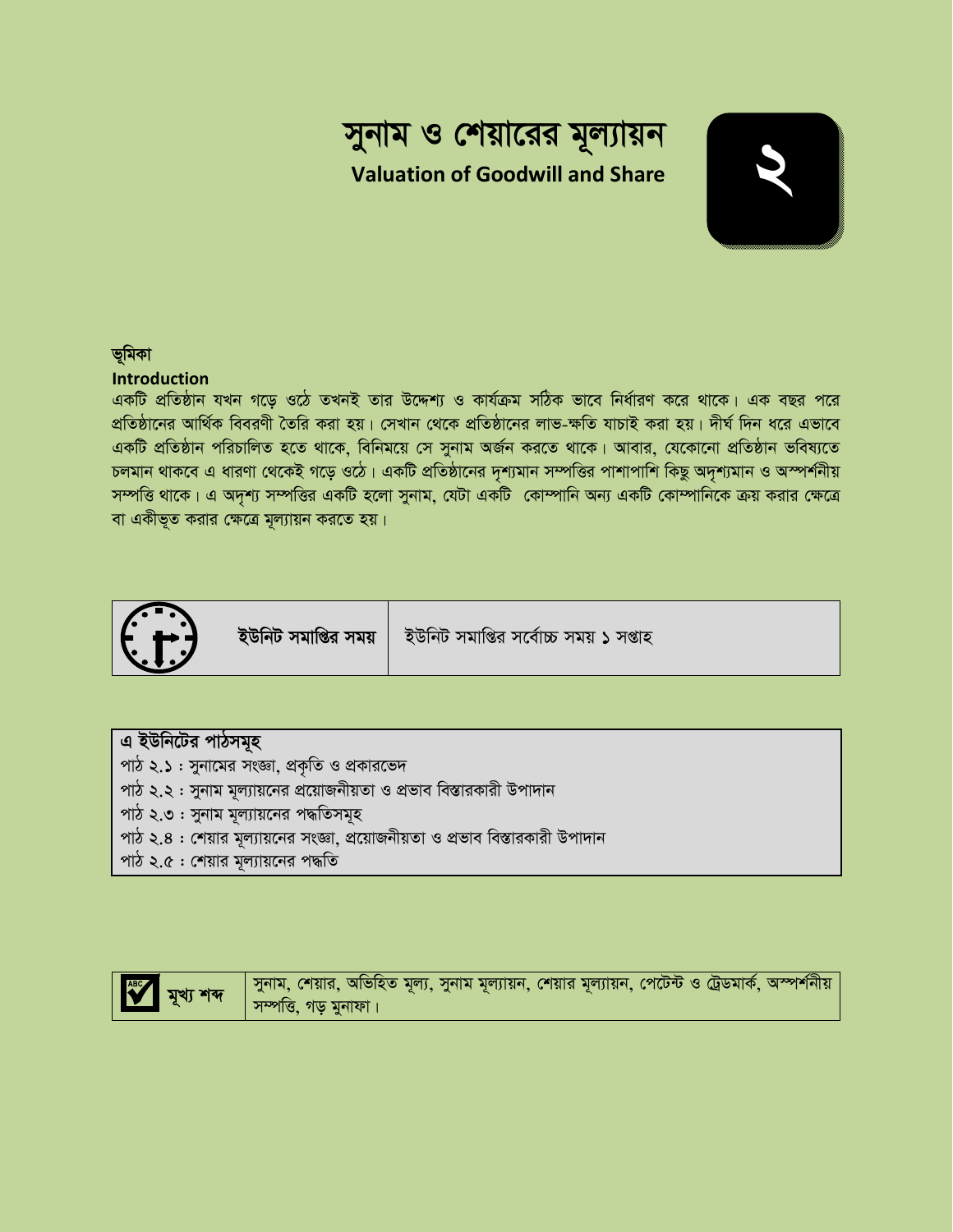#### সুনামের সংজ্ঞা, প্রকৃতি ও প্রকারভেদ <u>পাঠ-২.১</u> **Definition, Nature and Types of Goodwill**



উদ্দেশ

এ পাঠ শেষে আপনি-

- সুনাম কী তা বলতে পারবেন।
- সুনাম মূল্যায়নে প্রভাব বিস্তারকারী উপাদানসমূহ সম্পর্কে বলতে পারবেন।
- কীভাবে সুনাম ও শেয়ার মূল্যায়ন করা হয়, তার কৌশল ব্যাখ্যা করতে পারবেন।

#### সুনামের সংজ্ঞা

#### **Definition of goodwill**

সুনাম হলো কারবার প্রতিষ্ঠানের একটি অস্পর্শনীয় সম্পত্তি। অতিমুনাফা অর্জনের ক্ষমতাই হলো ব্যবসায়ের সুনাম। প্রতিষ্ঠানের সেবার উৎকর্ষতা, গুণাগুণ, সুবিধাজনক অবস্থান, মালিক ও পরিচালকের কর্মক্ষমতা, ব্যক্তিগত সুখ্যাতি, সুন্দর ব্যবহার, সুন্দর কর্ম পরিবেশ ইত্যাদির বিনিময়ে ব্যবসায়ের ক্রেতা, বিক্রয় ও মুনাফার পরিমাণ ইত্যাদি বৃদ্ধি পায় এবং ব্যবসায় প্রতিষ্ঠান জনসাধারণের নিকট আস্থাভাজন হয়। মোট কথা হলো, যখন প্রতিষ্ঠান স্বাভাবিক মুনাফা অপেক্ষা অধিক মুনাফা অর্জনের সামর্থ্য হয়, এ অধিক মুনাফা অর্জনের ক্ষমতাই হলো প্রতিষ্ঠানের সুনাম।

#### সুনামের প্রকৃতি

#### **Nature of goodwill**

সুনাম একটি অদৃশ্য সম্পত্তি কিন্তু অলীক বা কাল্পনিক সম্পত্তি নয়। কারণ সুনামের বিনিময় বা বাজার মূল্য আছে কিন্ত অলীক সম্পত্তির বিনিময় বা বাজার মূল্য নেই। তবে ব্যবসায়ের সুনাম একটি বহু আলোচিত ও বিতর্কিত বিষয়। কারণ প্রতিষ্ঠানের নিট ক্ষতি হওয়া সত্ত্বেও সুনামকে উদ্বত্তপত্রে সম্পদ হিসেবে প্রদর্শন করা হয়। সুনাম অনেক সময় দৃশ্যমান সম্পত্তির চেয়ে অনেক মূল্যবান সম্পত্তি হিসেবে প্রতিয়মান হয়ে থাকে। ব্যবসায়ের প্রত্যাশিত স্বাভাবিক আয়ের অতিরিক্ত আয়ের ধারণাই সুনাম হিসেবে দেখানো হয়।

লর্ড মেগনাটন এর মতে, কোনো প্রতিষ্ঠানের সুনাম বলতে সংশ্লিষ্ট প্রতিষ্ঠানের কারবারি জগতে ঐ প্রতিষ্ঠানের খ্যাতি বা ক্রেতাদের সাথে তার ঘনিষ্ঠতাজনিত সুবিধাকে বোঝায়। তার মতে, এ সুনামের দ্বারাই কোনো একটি সুপ্রতিষ্ঠিত কারবারকে অন্য একটি প্রতিষ্ঠান হতে আলাদা করা যায়। কাজেই একটি প্রতিষ্ঠানের সুনামের প্রকৃতি উক্ত প্রতিষ্ঠানের অবস্থান, প্রতিষ্ঠানের প্রকার, কর্ম পরিবেশ, গুণাগুন এবং কি ধরনের ক্রেতার সাথে সম্পর্কিত ইত্যাদির উপরই নির্ভর করে। ক্রেতাদের আচরণ বিভিন্ন প্রকারের হতে পারে। আবার মালিক ও কর্মচারীদের ব্যক্তিত্বও এ ক্ষেত্রে অন্যতম ভূমিকা পালন করে থাকে। তাই সুনামের প্রকৃতি প্রতিষ্ঠান ভেদে বিভিন্ন প্রকারের হয়ে থাকে।

#### সুনামের প্রকারভেদ

#### **Types of goodwill**

একটি প্রতিষ্ঠানে সুনাম হলো অস্পর্শনীয় স্থায়ী সম্পত্তি। একেক প্রতিষ্ঠান একেক কারণে সুনামের অধিকারী হয়ে থাকে। সুনামকে বিভিন্ন ভাবে শ্রেণিবিভাগ করা যায়, যা নিম্নে উল্লেখ করা হলো :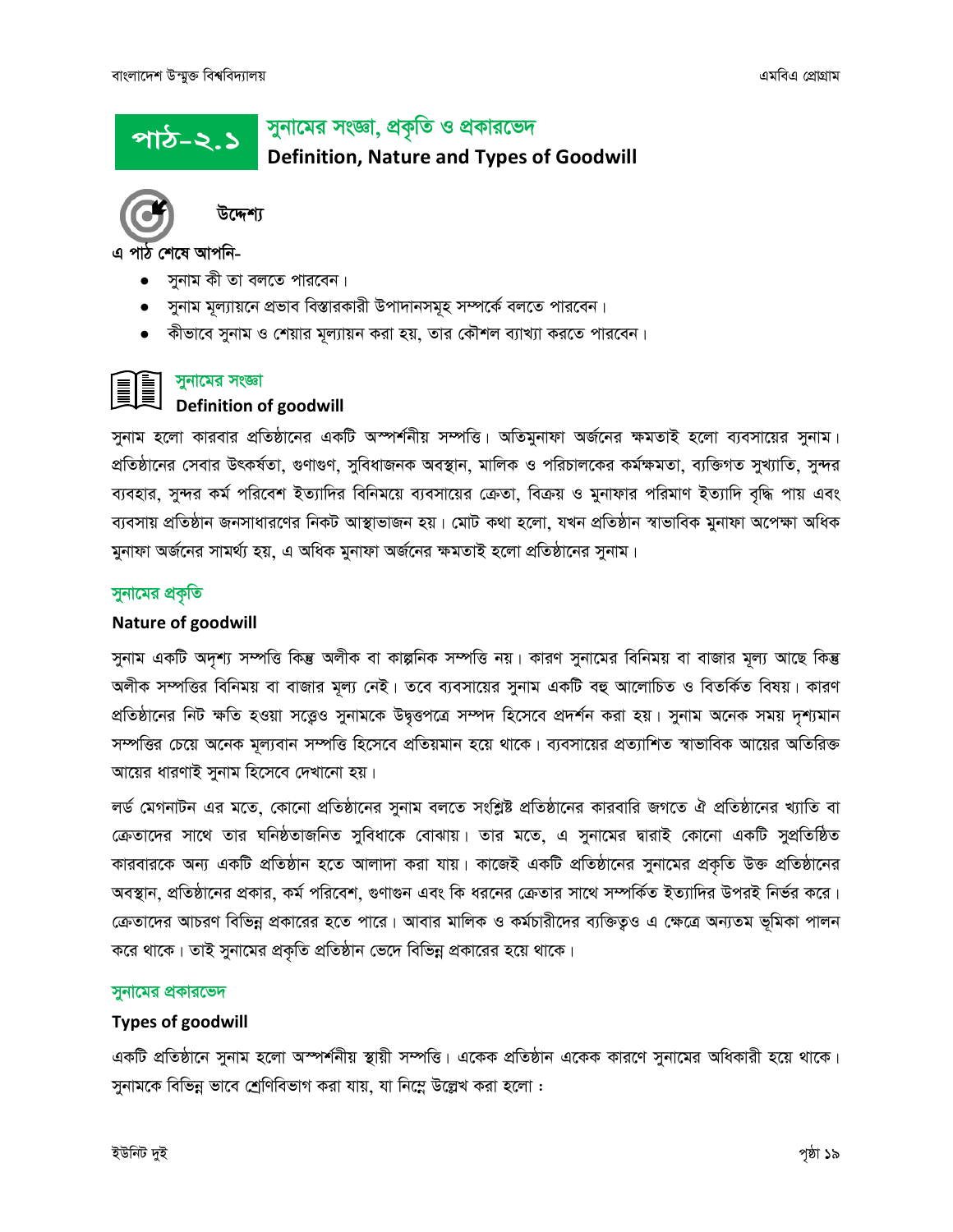- (ক) ঐতিহ্যগত সুনাম : বহুদিন দিন ধরে কারবার পরিচালিত হলে অর্থাৎ প্রতিষ্ঠান অনেক পুরোনো হলে ভোক্তাদের মধ্যে উক্ত প্রতিষ্ঠানের উপর আস্থা-বিশ্বাস তৈরি হয়। এ আস্থা-বিশ্বাস তৈরি হওয়ার কারণে সুনাম সৃষ্টি হয়।
- (খ) অবস্থানগত সুনাম : একটি নির্দিষ্ট বাজারে বা নির্দিষ্ট স্থানে বা নির্দিষ্ট এলাকায় একই ধরনের পণ্য বহু দিন যাবত পাওয়া গেলে ভোক্তাদের মধ্যে উক্ত পণ্য প্রাপ্যতার বিশ্বাস তৈরি হয়। ফলে প্রতিষ্ঠানের সুনাম সৃষ্টি হয়।
- (গ) পণ্যের সুনাম : কোনো প্রতিষ্ঠান যদি দীর্ঘদিন ধরে গুণগত পণ্য সরবরাহ করে, তাহলে উক্ত পণ্য ব্রান্ড হিসেবে ভোক্তাদের কাছে পরিচিত হয়ে ওঠে। তাতে প্রতিষ্ঠানের সুনাম সৃষ্টি হয়।
- (ঙ) পরিচালনাগত সুনাম : ব্যবস্থাপক বা পরিচালকমন্ডলী দক্ষতা ও অভিজ্ঞতার সাথে কারবার পরিচালনা করলে প্রতিষ্ঠান ব্যবসায়িকভাবে সফল হয় এবং সুনাম তৈরি হয়।
- (**চ) ব্যক্তিগত সুনাম :** প্রতিষ্ঠানের কোনো দক্ষ কর্মচারী, কর্মকর্তা বা সুপরিচিত মালিক পক্ষের বিশেষ কোনো সুপরিচিতির কারণে অনেক সময় সুনাম সৃষ্টি হয়।

#### সারসংক্ষেপ:

সুনাম হলো প্রতিষ্ঠানের অস্পর্শনীয় স্থায়ী সম্পত্তি, যা প্রতিষ্ঠানের পণ্যের মান, সেবা, দক্ষ কর্মকর্তা, কর্মচারী এবং ভোক্তাদের উপর নির্ভর করে। সুনাম কয়েক রকমের হয়ে থাকে, যথা: ঐতিহ্যগত সুনাম, অবস্থানগত সুনাম, পণ্যের সুনাম, পরিচালনাগত সুনাম, ব্যক্তিগত সুনাম ইত্যাদি।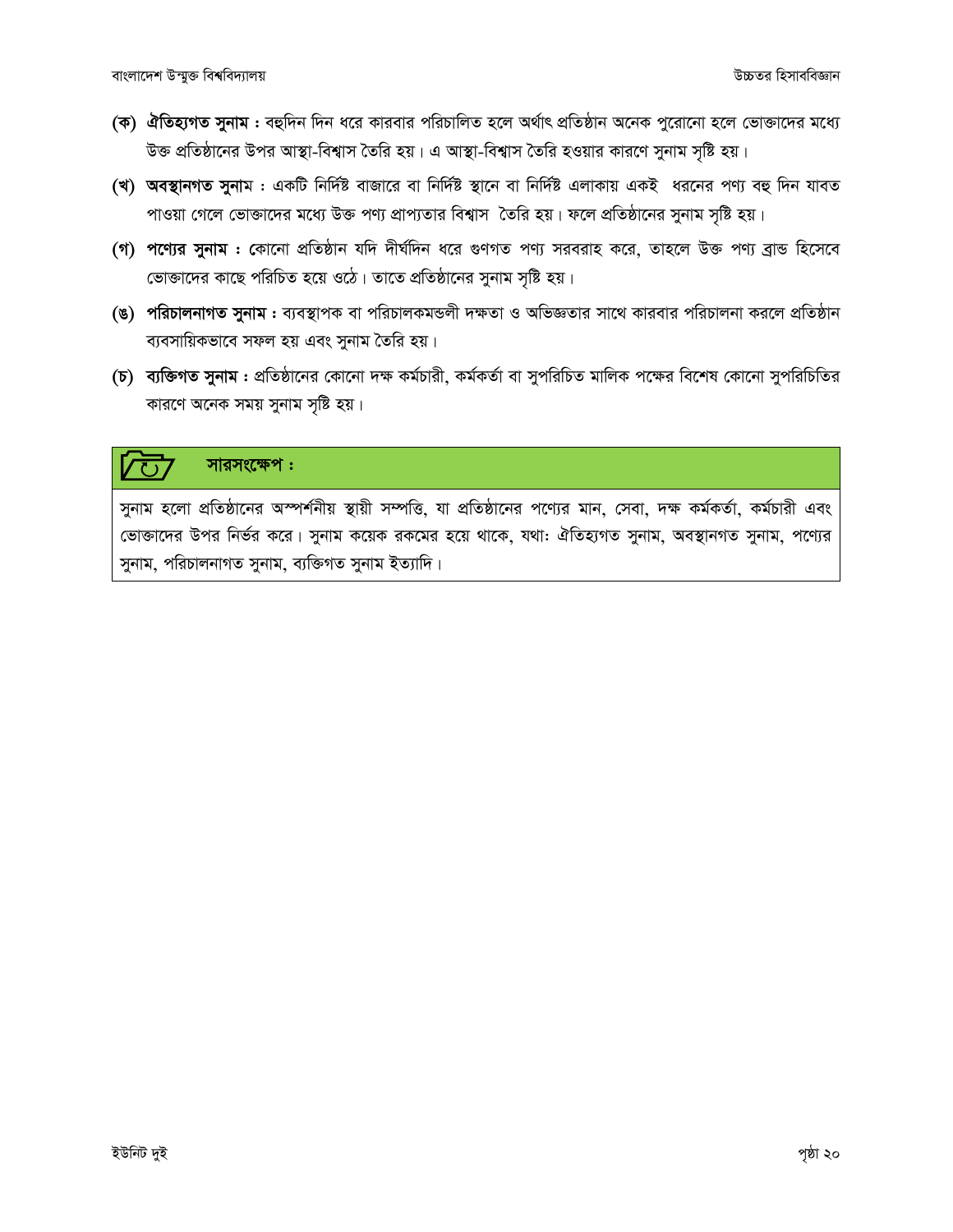<u> পাঠ-২.২</u>

### সুনাম মূল্যায়নের প্রয়োজনীয়তা ও প্রভাব বিস্তারকারী উপাদানসমূহ

Necessities of and Factors Affecting the Valuation of Goodwill



উদ্দেশ্য

এ পাঠ শেষে আপনি-

- সুনাম মূল্যায়নের প্রয়োজনীয়তা কী তা বলতে পারবেন।
- সুনাম মূল্যায়নের ক্ষেত্রে প্রভাব বিস্তারকারী উপাদানসমূহ কী কী তা ব্যাখ্যা করতে পারবেন।



## সুনাম মূল্যায়নের প্রয়োজনীয়তা

### Necessities of the valuation of goodwill

সুনাম অস্পর্শনীয় সম্পত্তি হলেও একটি প্রতিষ্ঠানের ব্যবস্থাপক বা পরিচালনা পর্যদ কতটুকু দক্ষতা, অভিজ্ঞতা ও সুখ্যাতির সাথে কারবার পরিচালনা করছে তা জানার জন্যই সুনাম মূল্যায়ন করা দরকার। এছাড়া ব্রোম্পানির ক্ষেত্রে নিম্নলিখিত অবস্থায় সুনাম মূল্যায়নের প্রয়োজনীয়তা দেখা দেয় :

- ক) একটি কোম্পানি অন্য কোম্পানিকে ক্রয় করলে,
- খ) কোনো কোম্পানি এক বা একাধিক কোম্পানির সাথে একত্রিত হলে,
- গ) কোম্পানির শেয়ারের বাজার মূল্য তালিকায় অন্তর্ভূক্ত না থাকলে বিভিন্ন কর নির্ধারণের জন্যে,
- ঘ) অবলোপনকৃত সুনামের মূল্য হিসাবের বহিতে পুনরায় লিপিবদ্ধ করতে হলে এবং
- ঙ) নতুন কোনো অংশীদার কারবারে প্রবেশ করলে সুনাম মূল্যায়ন করতে হয়।

#### সুনাম মূল্যায়নে প্রভাব বিস্তারকারী উপাদানসমূহ

#### Factors affecting the valuation of goodwill

কোনো প্রতিষ্ঠানে বেশি মুনাফা অর্জন করার ক্ষেত্রে সুনাম ভুমিকা রাখে। যে সকল উপাদান প্রতিষ্ঠানের মুনাফা বৃদ্ধি করতে সাহায্য করে সেগুলোই হলো সুনাম মূল্যায়নের প্রভাব সৃষ্টিকারী উপাদান, যা নিম্নে আলোচনা করা হলো:

- (ক) অবস্থান : কোনো ব্যবসায় প্রতিষ্ঠানের ভৌগলিক অবস্থানের উপর নির্ভর করে উক্ত প্রতিষ্ঠানের পণ্যের বিক্রয় বৃদ্ধি পায়, যায় ফলে মুনাফার পরিমাণও বৃদ্ধি পায়। তাই প্রতিষ্ঠানের ভৌগলিক অবস্থান সুনাম মূল্যায়নে অগ্রণি ভূমিকা রাখে।
- (খ) পণ্যের প্রকৃতি : যে কোনো প্রতিষ্ঠানের তৈরিকৃত পণ্য বা সরবরাহকৃত পণ্যের যদি প্রতিযোগী পণ্য বাজারে না থাকে, তাহলে উক্ত প্রতিষ্ঠানের পণ্যের চাহিদা একচেটিয়া বৃদ্ধি পায়, ফলে পণ্যের বিক্রয়ের পরিমাণ বৃদ্ধি পায়। তাই পণ্যের প্রকৃতির উপর প্রতিষ্ঠানের সুনাম মূল্যায়নে প্রভাব সৃষ্টি করে।
- (গ) সময় : নতুন প্রতিষ্ঠানের চেয়ে পুরানো প্রতিষ্ঠান ভোজাদের কাছে বেশি পরিচিত। তাই পুরাতন প্রতিষ্ঠান, নতুন প্রতিষ্ঠানের চেয়ে বেশি মুনাফা অর্জন করতে সক্ষম হয়। তাই সুনাম মূল্যায়নের ক্ষেত্রে ব্যবসায় প্রতিষ্ঠানের কর্মকাল একটি গুরুতুপূর্ণ ভূমিকা রাখে।
- (ঘ) দক্ষ ব্যবস্থাপনা : একটি প্রতিষ্ঠানের ব্যবস্থাপক বা পরিচালক মণ্ডলীর দক্ষতা উক্ত প্রতিষ্ঠানের সমস্ত কার্যাবলি সুনিপুন ভাবে পরিচালিত হতে সাহায্য করে। প্রতিষ্ঠানের অন্যান্য জনবল, সময়, ব্যয় নিয়ন্ত্রণ ইত্যাদি কাজে লাগিয়ে প্রতিষ্ঠানের মুনাফা বৃদ্ধি করতে পারে। ফলে প্রতিষ্ঠানের সুনামও বৃদ্ধি পেয়ে থাকে।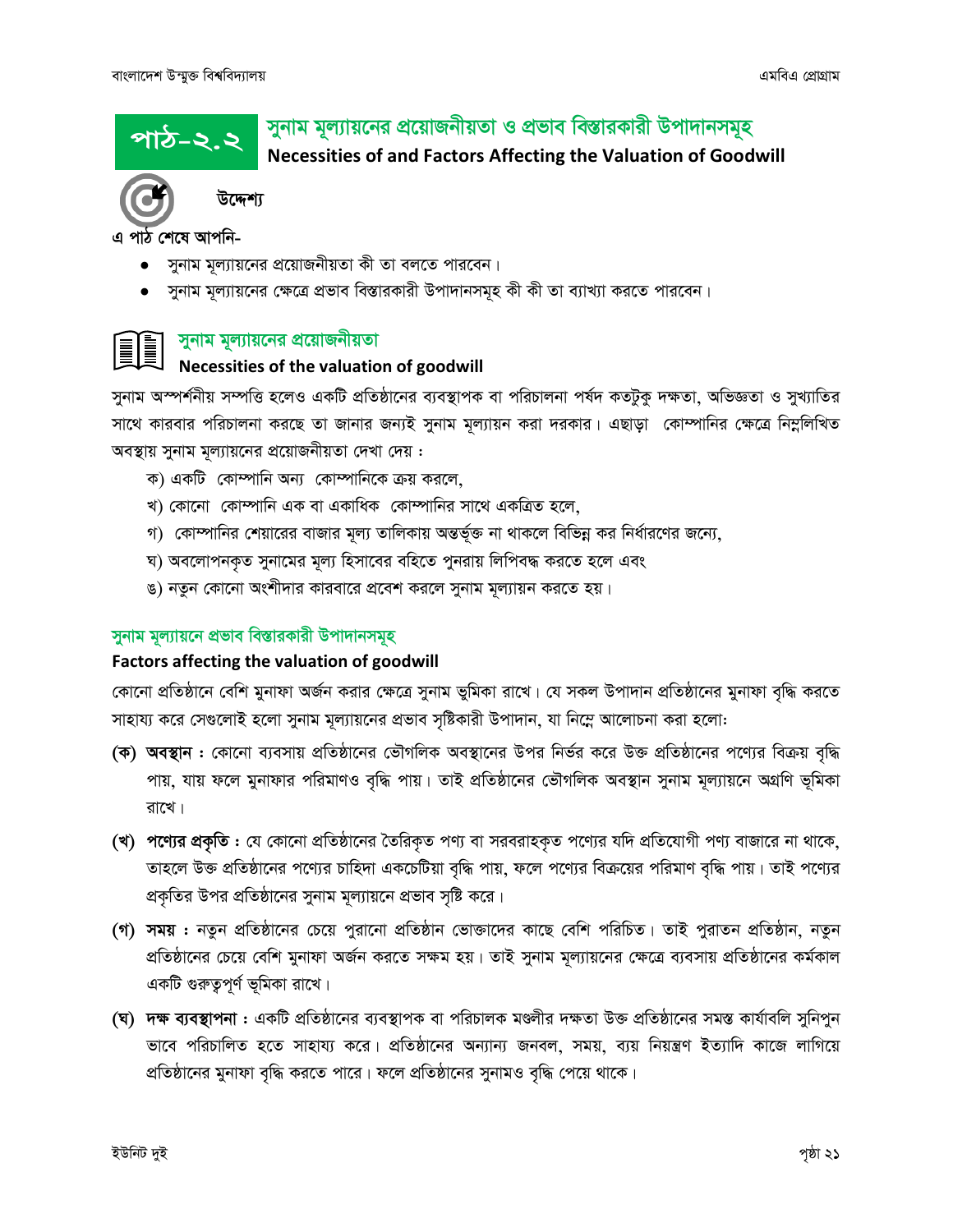- (ঙ) পেটেন্ট ও ট্রেডমার্ক : প্রতিষ্ঠানের পেটেন্ট, ট্রেডমার্ক ও নামডাক ভোক্তাদের কাছে পরিচিত হলে ভোক্তারা বাজারে খাঁটি বা ভেজাল পণ্য চিহ্নিত করতে পারে। তাই ভালো পরিচিতির কারণে ভোক্তারা ভাল পণ্যের সুনির্দিষ্ট পেটেন্ট ও ট্রেডমার্ক বাজার থেকে বেছে নিতে পারে। এ কারণে বিক্রয় এবং মুনাফা বৃদ্ধি পায়, ফলে প্রতিষ্ঠানের সুনামও বৃদ্ধি পায়।
- (চ) মূলধন : যে কোনো প্রতিষ্ঠানের প্রয়োজনীয় মূলধনের পরিমাণ উক্ত প্রতিষ্ঠানের সকল কার্যবলির প্রাণ শক্তি। প্রয়োজনের তুলনায় মূলধন কম হলে প্রতিষ্ঠানের স্বাভাবিক কার্যাবলি বাধাগ্রস্ত হবে। কারবারের কাঙ্খিত মুনাফা যদি কম পরিমাণ মূলধন ব্যবহার করে অর্জিত হয়, তাহলে উক্ত প্রতিষ্ঠান ক্রয়-বিক্রয়ের ক্ষেত্রে প্রতিযোগিতা করতে পারবে। এ কারণেই সুনাম মূল্যায়নে মূলধন প্রভাব বিস্তারকারি একটি উপাদান।

#### সারসংক্ষেপ:  $\overline{O}$

সুনাম মূল্যায়নের মাধ্যমে একটি প্রতিষ্ঠানের কর্মচারী, কর্মকর্তা এবং ব্যবস্থাপক মণ্ডলী যাচাই করা যায়। প্রতিষ্ঠানের অবস্থান, প্রকারভেদ, কর্ম পরিবেশ, গুণাগুণ এবং ক্রেতার ধরন ইত্যাদির উপর নির্ভর করে সুনাম মূল্যায়ন করা হয়।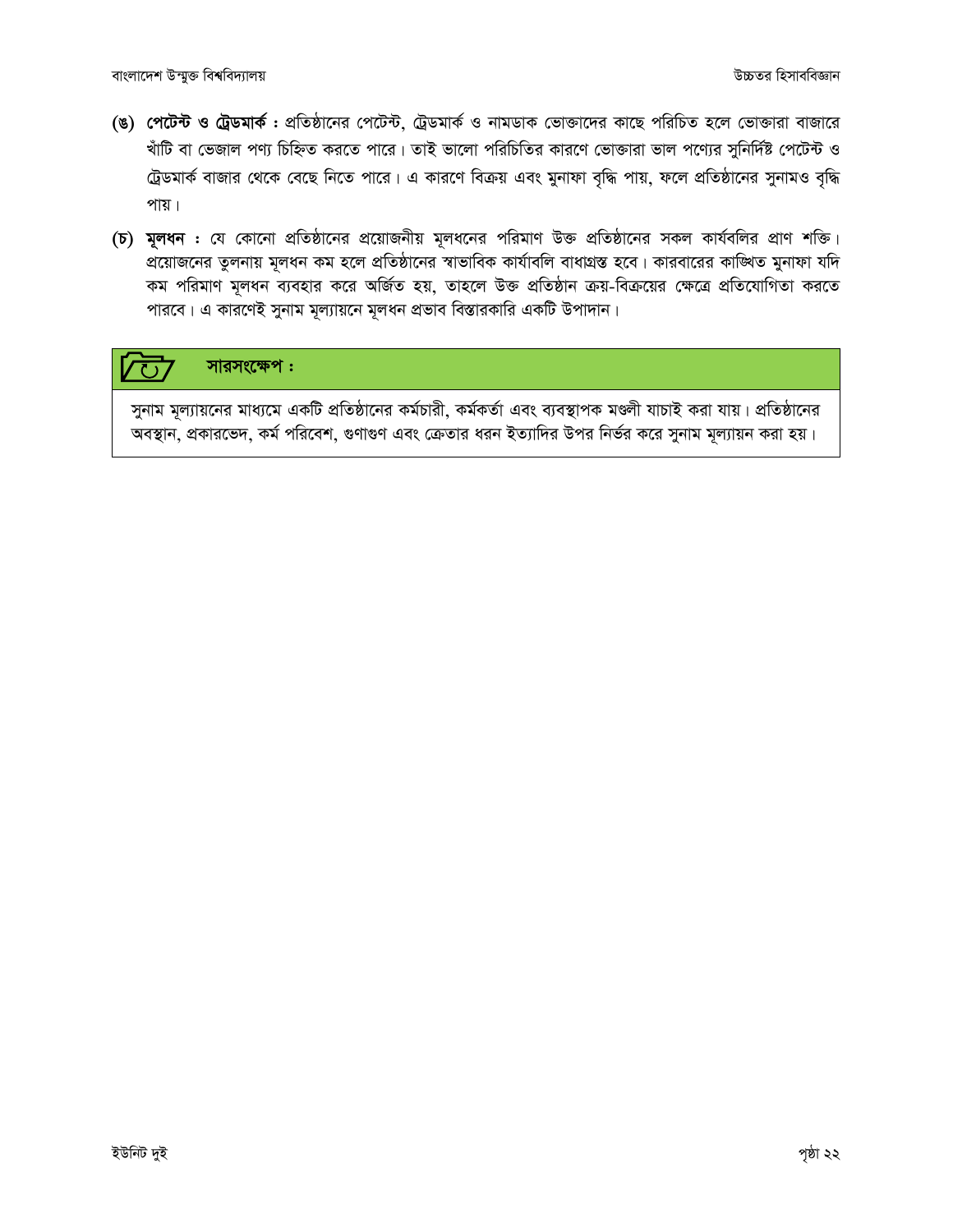# *cvV-2.3*

## সুনাম মূল্যায়নের পদ্ধতিসমূহ

**Methods of Goodwill Valuation**



উদ্দেশ্য

*পাঠ শে*ষে আপনি-

- সুনাম মূল্যায়নের পদ্ধতিসমূহ বলতে পারবেন।
- $\bullet$  সুনাম মূল্যায়নের পদ্ধতিসমূহের মাধ্যমে গাণিতিক সমস্যা সমাধান করে সুনামের মূল্য নির্ধারণ করতে পারবেন।

### *সু*নাম মূল্যায়নের পদ্ধতিসমূহ

#### **Methods of goodwill valuation**

*সু*নাম একটি অদৃশ্য সম্পত্তি। এটি ধরা বা ছোঁয়া যায় না। তবে এর মূল্য নির্ধারণ করা যায়। সাধারণত নিম্নলিখিত  $\gamma$ দ্ধতিতে সুনামের মূল্য নির্ধারণ করা হয় :

- ক) সালিশি ব্যবস্থা পদ্ধতি (Arbitrary assessment method)
- *L) fwel¨‡Zi cÖZ¨vwkZ wbU gybvdv c×wZ (*Capitalization of expected future profit method*)*
- *M) AZxZ Mo gybvdvi el© ¸Yb c×wZ (*Certain years purchase of past average profit method*)*
- *N) AwZ gybvdvwfwËK c×wZ (*Super profit method*)*
- *O) evwl©K c×wZ (*Annuity Method*)*

 $\overline{\eta}$ নাম মূল্যায়নের পদ্ধতিসমূহ নিম্নে বিস্তারিত আলোচনা করা হলো :

ক) সালিশি ব্যবস্থা পদ্ধতি (Arbitrary assessment method) : কোনো কারবার প্রতিষ্ঠান ক্রয় বিক্রয়ের ক্ষেত্রে *(*ক্রতা বা বিক্রেতা অথবা উভয়ই, বিশেষ ক্ষেত্রে তাদের নির্বাচিত কোনো তৃতীয় ব্যক্তি, উক্ত প্রতিষ্ঠানের সুনামের মূল্যায়ন *ক*রে থাকেন এবং সংশ্লিষ্ট পক্ষদ্বয় এ মূল্যায়ন মেনে নেন। একেই সালিশী ব্যবস্থায় সুনামের মূল্য নির্ধারণ পদ্ধতি বলা হয়। প্রতিষ্ঠানের অর্জিত আয়ের ক্ষমতা সম্পর্কীয় উপাত্তসমূহের উপর ভিত্তি করে এক্ষেত্রে সুনামের মূল্যায়ন করা হয়। উল্লেখ্য যে, বিক্ৰিত প্ৰতিষ্ঠানের মুনাফার সঠিক তথ্য পাওয়া না গেলে অথবা অতিমুনাফা ও কম মুনাফা অৰ্জিত হলে সুনাম মূল্যায়ন সঠিক হবে না।

*L) fwel¨‡Zi cÖZ¨vwkZ wbU gybvdvi g~j¨vqb c×wZ* **(Capitalization of expected future profit method)***:* এ পদ্ধতি অনুসারে প্রথমে প্রতিষ্ঠানের নিট সম্পত্তি অথবা গড় নিয়োজিত মূলধন নিরুপন করতে হয়। দ্বিতীয় ধাপে সংশ্লিষ্ট প্রতিষ্ঠানের গড় প্রকৃত মুনাফা অথবা মূলধনের উপর অর্জিত মুনাফার গড় নির্ধারণ করতে হয়। তৃতীয় ধাপে সংশ্লিষ্ট কারবারের ঐ গড় প্রকৃত মুনাফা অথবা মূলধনের উপর অর্জিত মুনাফার গড় এবং একই জাতীয় কারবারের স্বাভাবিক মুনাফার হারে উপার্জন করতে হলে, নিয়োজিত মূলধনের পরিমাণ কত হওয়া উচিত, তা নির্ণয় করতে হবে। প্রকৃত গড়, *বি*নিয়োগকৃত মূলধনের তুলনায় এ নির্ধারিত মূলধনের পরিমাণ যত বেশি তাহাই হলো সংশ্লিষ্ট কারবারের সুনামের মূল্য।

| <b>Liabilities</b>      | <b>Taka</b> | <b>Assets</b>                 | <b>Taka</b> |
|-------------------------|-------------|-------------------------------|-------------|
| Share capital           | 14,00,000   | Goodwill                      | 1,00,000    |
| General reserve         | 1,00,000    | Land and building             | 2,50,000    |
| Profit and loss A/c     | 1,15,000    | Plant and equipment less dep. | 2,70,000    |
| Bank overdraft          | 1,30,000    | <b>Debtors</b>                | 2,80,000    |
| Provisions for taxation | 85,000      | Closing stock                 | 11,00,000   |
| Creditors               | 1,70,000    |                               |             |
| <b>Total</b>            | 20,00,000   | <b>Total</b>                  | 20,00,000   |

**Example**: Following is the Balance Sheet of Titas Limited as on 31<sup>st</sup> December, 2018.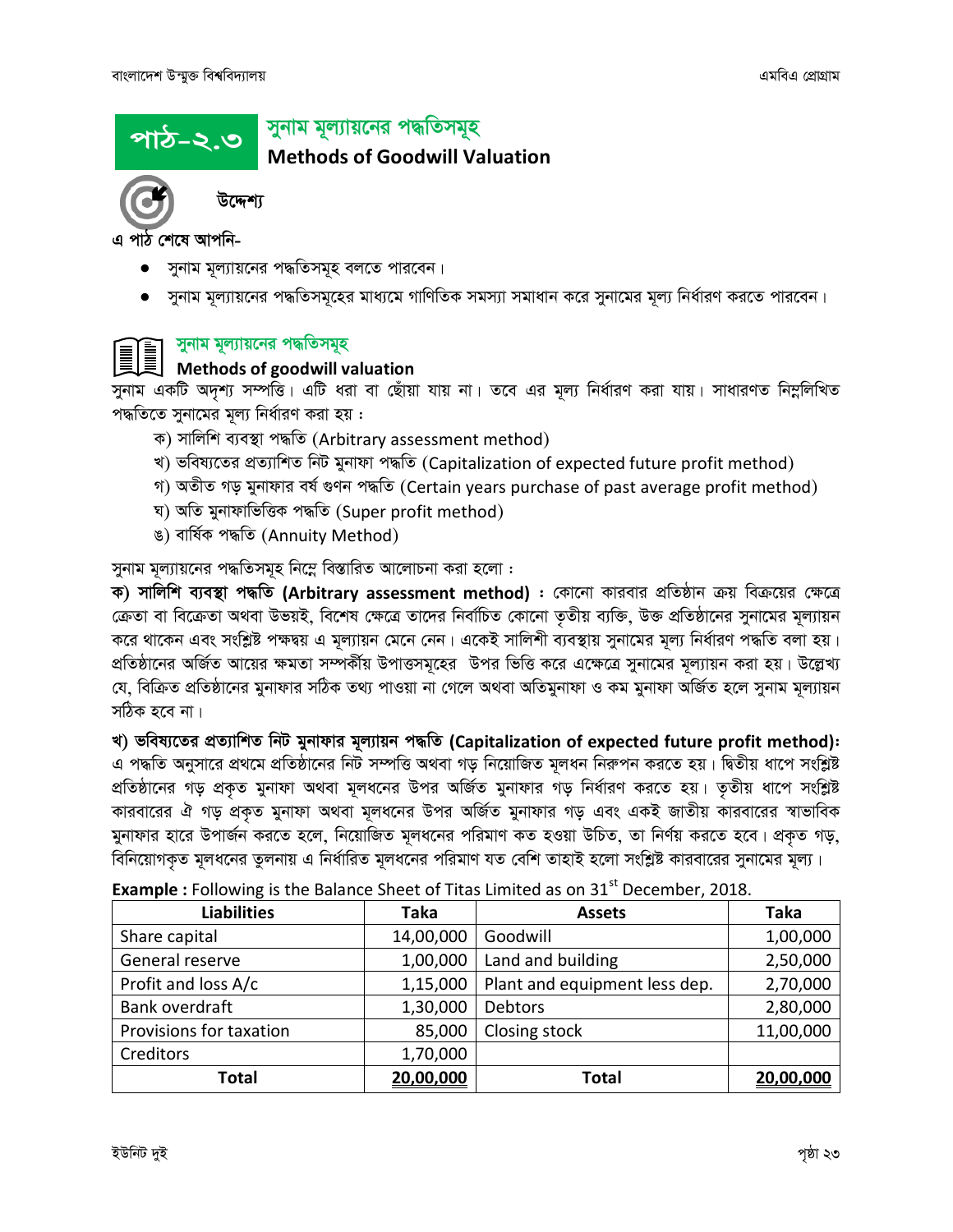Profit earned by the company before provisions are as follows:

| Year | Profit (Tk.) |
|------|--------------|
| 2013 | 3,10,000     |
| 2014 | 4,05,000     |
| 2015 | 4,00,000     |
| 2016 | 4,10,000     |
| 2017 | 4,20,000     |

Provision for taxations may be made at 50%. Fair returned on capital employed in similar business may be taken at 10%.

You are required to ascertain the value of goodwill of the business using the capitalization method.

#### Solution:

Average profit before tax =  $(3,10,000+4,05,000+4,00,000+4,10,000+4,20,000) \div 5$ 

|                                                                            |                         |              |          | $= 19,45,000 \div 5$ |
|----------------------------------------------------------------------------|-------------------------|--------------|----------|----------------------|
|                                                                            |                         |              |          | $=$ Tk. 3,89,000     |
| <b>Less:</b> Income tax $(3,89,000 \times 50\%)$                           |                         |              |          | Tk. 1,94,500         |
| Average earned profit after tax                                            |                         |              |          | $=$ Tk. 1,94,500     |
| Capitalization value of average profit = $(1,94,500 \times 100) \div 10 =$ |                         |              |          | Tk. 19,45,000        |
| Value of assets excluding goodwill = $(20,00,000 - 1,00,000) =$            |                         |              |          | Tk. 19,00,000        |
| Less:                                                                      | Creditors               | Tk. 1,70,000 |          |                      |
|                                                                            | Bank overdraft          |              | 1,30,000 |                      |
|                                                                            | Provisions for taxation |              | 85,000   |                      |
|                                                                            |                         |              |          | Tk. 3, 85,000        |
| Net assets                                                                 |                         |              |          | $=$ Tk. 15,15,000    |

So, the value of goodwill = (Capitalization value of average profit - Net assets)

 $= (19,45,000 - 15,15,000)$  $=$  Tk. 4,30,000

গ) অতীত গড় মুনাফার বর্ষগুণন পদ্ধতি (Certain years purchase of past average profit method) : বিগত কয়েক বছরের অর্জিত মুনাফার গড়কে এক বা একাধিক বছরের সংখ্যা দ্বারা গুণ করে সুনামের মূল্য নির্ণয় করা হয়। এটি সকলের কাছে সহজ বলে বেশির ভাগ ক্ষেত্রে এ পদ্ধতি ব্যবহার হয়ে থাকে। বছরসমূহের লাভ বা ক্ষতির মধ্যে অস্বাভাবিক কারণ জনিত কোনো লাভ বা ক্ষতি থাকলে তা যথাক্রমে বিয়োগ বা যোগ করে গড় মুনাফা বের করতে হয়। কত বছরের ভিত্তিতে গড় মুনাফা বের করতে হবে এবং সেই মুনাফাকে কত সংখ্যা দ্বারা গুণ করতে হবে সে সম্পর্কে কোনো নির্ধারিত নিয়ম নেই। এটি সংশ্লিষ্ট পক্ষের উপর নির্ভর করে।

**Example** : Jarin Limited agreed to takeover the business of Jeba Limited with effect from  $1<sup>st</sup>$ January 2018. The purchasing company agreed to pay for the assets as per book value and also to pay for goodwill to be calculated at 4 times of the average net profit of the last five years. Profits for the year 2013 to 2017 were Tk. 50,000; Tk. 48,000; Tk. 56,000; Tk. 60,000; and Tk. 38,000 respectively. In 2017, there was an abnormal loss of Tk. 20,000 due to loss of stock by theft. Calculate the amount to be paid for goodwill.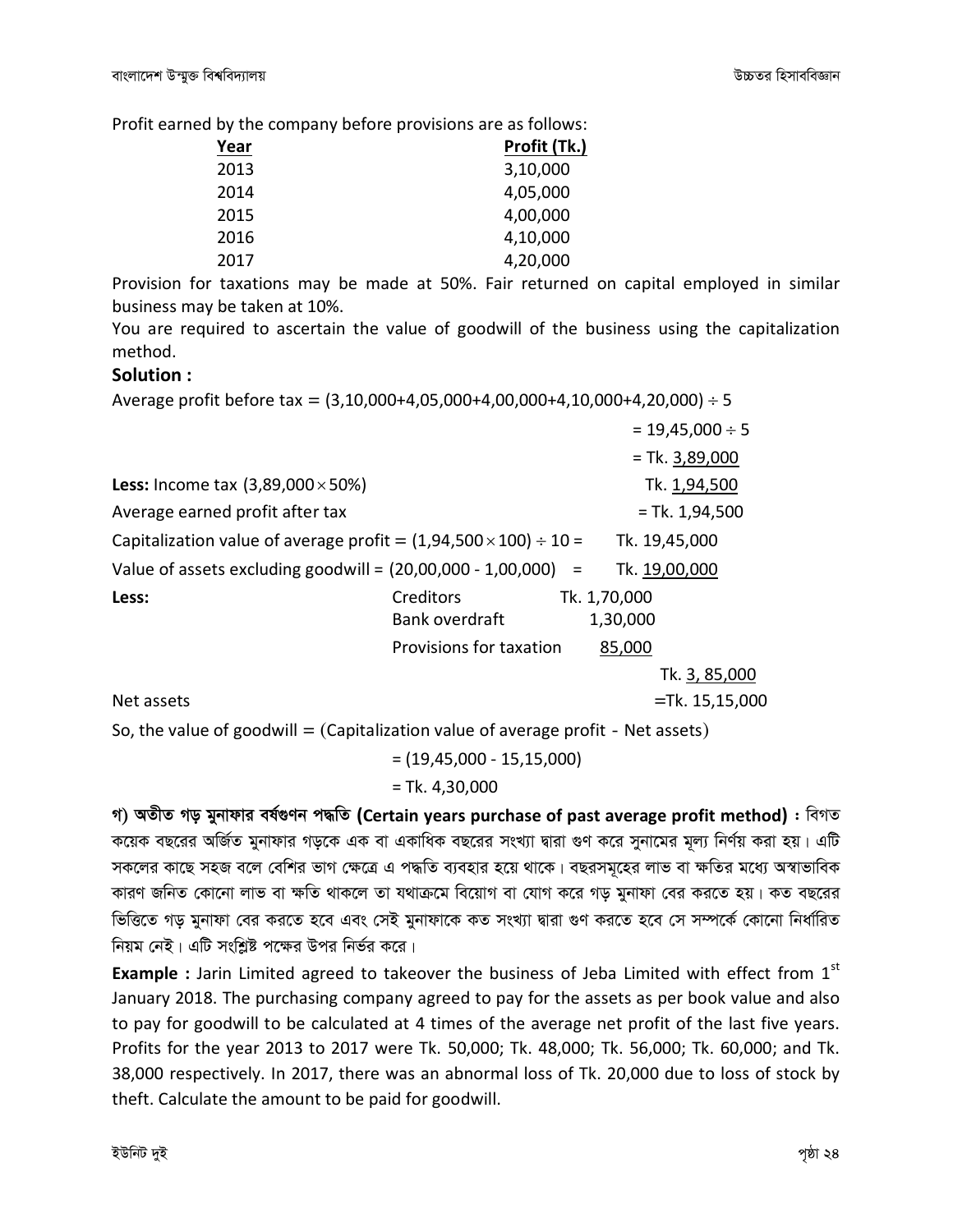**Solution: Amount of total profit:** 

| In the year 2013               | Tk. 50,000   |
|--------------------------------|--------------|
| 2014                           | 48,000       |
| 2015                           | 56,000       |
| 2016                           | 60,000       |
| 2017                           | 38,000       |
| Abnormal loss in the year 2017 | 20,000       |
| Amount of total profit:        | Tk. 2,72,000 |
|                                |              |

Amount of average profit: Tk. 2,72,000  $\div$  5 = Tk. 54,400

So, goodwill at 4 times of the average profit =  $54,400 \times 4$  = Tk. 2,17,600

ঘ) অতি মুনাফাভিত্তিক পদ্ধতি (Super profit method) : এ পদ্ধতিতে প্রথমে সংশ্লিষ্ট কারবারের নিয়োজিত গড় মূলধনের পরিমাণ বের করতে হয়। দ্বিতীয় ধাপে কয়েক বছরের গড় অর্জিত মুনাফা বের করতে হবে। তৃতীয় ধাপে একই জাতীয় কারবারের স্বাভাবিক মুনাফার হারের ভিত্তিতে ঐ ব্যবসায়ে নিয়োজিত গড় মূলধনের জন্য স্বাভাবিক মুনাফা কত হওয়া প্রয়োজন তা নিরুপণ করতে হবে। চতুর্থ ধাপে প্রাপ্ত গড় অতি মুনাফা হতে প্রাপ্ত স্বাভাবিক মুনাফা বিয়োগ করলেই কারবারের গড় অতি মুনাফার পরিমাণ বের হবে। পঞ্চম ধাপে প্রাপ্ত গড় অতি মুনাফার পরিমাণকে পক্ষদ্বয়ের চুক্তি অনুযায়ী নির্দিষ্ট বছরের সংখ্যা দ্বারা গুণ করে সুনামের মূল্য বের করা যায়। এখানে উল্লেখ্য যে, অতি মুনাফা নির্ণয়ের ক্ষেত্রে তিনটি বিষয় বিবেচনায় আনতে হবে যথা: স্বাভাবিক লাভের হার, গড় বা প্রকৃত লাভ এবং নিয়োজিত গড় মূলধন।

Example 1 : Karim Limited decides to takeover the business of Rahim Limited agreeing to pay for goodwill on the basis of 4 times of the average super profit of the last five years. From the following information, calculate the amount to be paid for goodwill.

Average capital employed in Rahim Limited is Tk. 25,00,000, similar companies carrying on similar business normally earn 12% on average capital employed. Profits of Rahim Limited for last 5 years are: Tk. 4,06,000; Tk. 4,46,000; Tk. 4,86,000; Tk. 5,06,000; and Tk. 5,56,000 respectively.

**Solution**: Average profit = Tk.  $(4,06,000 + 4,46,000 + 4,86,000 + 5,06,000 + 5,56,000) \div 5$ 

= Tk. 24,00,000  $\div$  5

 $= Tk. 4,80,000$ 

Normal profit @12% on Tk. 25,00,000 = Tk. 3,00,000

Average super profit = Tk.(4,80,000 - 3,00,000) = Tk. 1,80,000

So, goodwill at 4 times of the average super profit = Tk. 1,80,000  $\times$  4 = Tk. 7,20,000

**Example 2:** There are some information available for the business of Arif Ltd.

1. Capital Invested Tk. 90,000

2. Trading profit are as follows :

| Year | Profit/loss | Tk.    |
|------|-------------|--------|
| 2015 | Profit      | 35,000 |
| 2016 | Profit      | 27,000 |
| 2017 | Loss        | 5,000  |
| 2018 | Profit      | 43,000 |

3. Market rate of interest on investment is 7%.

4. Rate of risk return on capital investment is 3%.

5. Remuneration Tk. 5,000 per year from alternative profession of the owner.

Requirement : a) Calculate the average profits of the last four years

b) Calculate the value of goodwill of the business on the basis of three years purchase of super profits.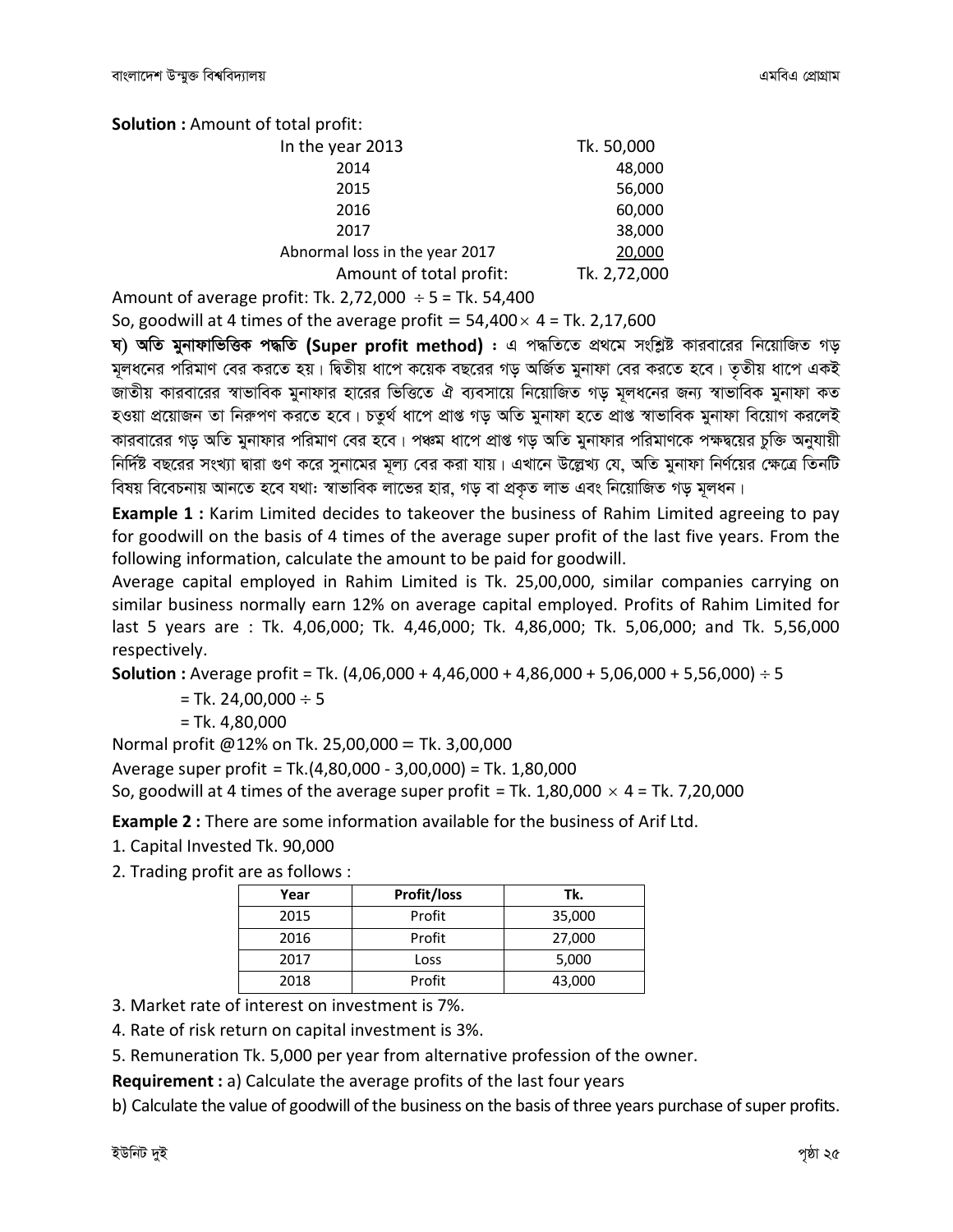**Solution : Total of four years profit and loss:** 

 $=$  Tk. {35,000 + 27,000 + (-5,000) + 43,000} = Tk. 1,00,000.

Average profit is = Tk.  $1,00,000 \div 4 =$  Tk. 25,000

Income from capital investment = Tk. 90,000  $\times$  (7%+3%) = Tk. 9,000

So, the super profit = Average profit – Owner remuneration – Income from investment)

 $=$  Tk. (25,000  $-$  5,000 - 9,000)

$$
=
$$
 Tk. 11,000.

The value of goodwill on the basis of super profit = Tk. 11,000  $\times$ 3 = Tk. 33,000.

ঘ) বাৰ্ষিক পদ্ধতি (Annuitv Method) : অতি মুনাফাভিত্তিক পদ্ধতির মতোই বাৰ্ষিক পদ্ধতিতেও সুনাম নিৰ্ণয় করা হয়। সুনামের মূল্য বাবদ যে অর্থ পরিশোধ করা হয়, সেই অর্থ অন্য ক্ষেত্রে বিনিয়োগ করলে যে মুনাফা বা সুদ পাওয়া যায়, তার মাধ্যমে বার্ষিক পদ্ধতিতে সনামের মূল্য নির্ণয় করা হয়।

আমরা উদাহরণ হিসেবে বলতে পারি যে, একটি প্রতিষ্ঠানে গড় অতি মুনাফার পরিমাণ ৫০,০০০ টাকা এবং সুনামের মূল্য গড় অতি মুনাফার ৫ গুণ। এক্ষেত্রে ক্রেতা সুনাম বাবদ ৫০.০০০ $\times$ ৫=২.৫০.০০০ টাকা পরিশোধ করবে। মনে করা হলো যে, ক্রেতা প্রতি বছরে ৫০,০০০ টাকা অতি মুনাফা হিসাবে ৫ বছর ধরে ফেরত পাবে। কিন্তু সে যদি উক্ত ২,৫০,০০০ টাকা অন্য ক্ষেত্রে বিনিয়োগ করতো তাহলে তিনি ১০% সুদ পাবেন। বার্ষিক পদ্ধতিতে সুনামের মূল্য নিম্নের সূত্রের সাহায্যে নিৰ্ণয় করা যায় :

$$
V = \frac{a}{i} \left[ 1 - \frac{1}{(1+i)n} \right]
$$

এখানে

 $v = \frac{1}{2}$ নামের মূল্য,  $a = \infty$ তি মুনাফার গড়, i = সুদের হার, n = বছরের সংখ্যা

 $\blacksquare$ 

**Example-1** : From the following particulars, calculate the value of goodwill by the annuity method:

i) Supper profit Tk. 55,000

ii) Number of years purchase 3

iii) Rate of interest 10%

#### Solution:

Value of Goodwill (v)

$$
= \frac{a}{i} \left[ 1 - \frac{1}{(1+i)n} \right]
$$
  
=  $\frac{55,000}{.10} \left[ 1 - \frac{1}{(1+.10)3} \right]$   
=  $5,50,000 \left[ 1 - \frac{1}{1.331} \right]$   
=  $5,50,000 \times .2486852$   
= Tk. 1.36.777 (Ans.)

 $\mathbf{\mathcal{L}}$ 

নেট : কোনো ক্ষেত্রে ১ টাকার Annuity একটি নির্দিষ্ট সময় পরে কত টাকা হবে তা দেওয়া থাকলে super profit কে Annuity value দিয়ে গুণ করলেই goodwill পাওয়া যাবে।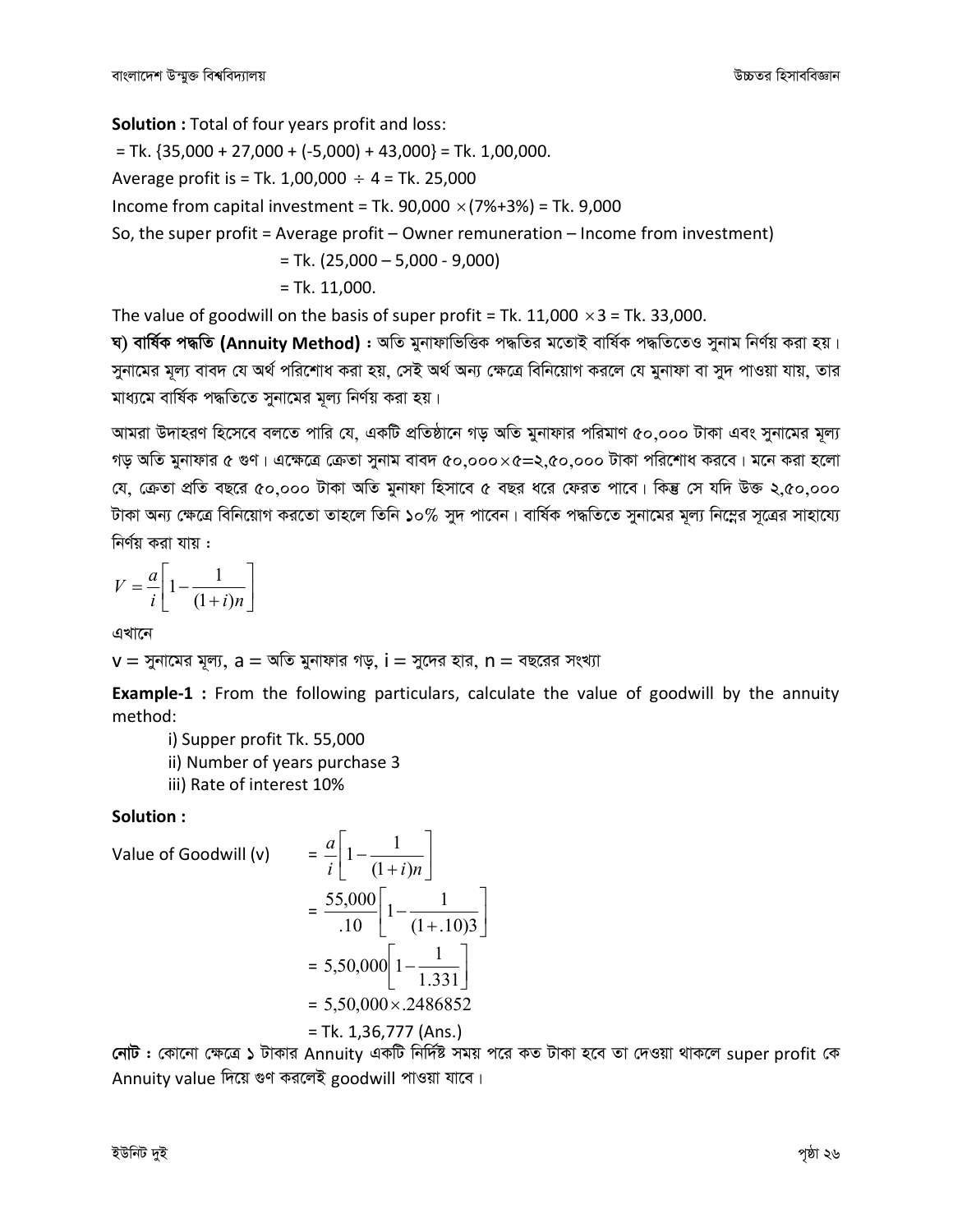**Example-2 :** The net profits of a company after providing for taxation for past five years are: Tk. 40,000, Tk. 50,000, Tk. 30,000, Tk. 70,000 and Tk. 80,000. Net tangible assets in the business is Tk. 4,00,000 on which normal rate of return is expected to be 10%. It is also expected that the company will be able to maintain its super profits for next five years.

Calculate value of goodwill of the business on the basis of an annuity of super profits, taking the present value of an annuity of one Tk. for 5 years at 10% interest is Tk. 3.78.

#### **Solution :**

(i) Calculation of average profit:

Average profits 5  $=\frac{Tk.(40,000+50,000+30,000+70,000+80,000)}{k(1,0)(1,0)(1,0)(1,0)(1,0)(1,0)}$ = Tk. 54,000

| (ii) Calculation of super profits:                         |            |
|------------------------------------------------------------|------------|
| Average profits                                            | Tk. 54,000 |
| less: Normal return on capital employed (Tk. 4,00,000×10%) | Tk. 40,000 |
| Super profits                                              | Tk. 14,000 |

Goodwill  $=$  Super profit  $\times$  Value of annuity

 $=$  Tk. 14000  $\times$  3.78 = Tk. 52,920 (Ans.)

**Example-3 :** The net profit of XY Company after providing taxation for past 5 years are: Tk. 4,00,000, Tk. 5,50,000, Tk. 3,00,000, Tk. 7,50,000 and Tk. 9,00,000.

The net tangible assets of the business is Tk. 41,00,000 on which normal rate of return is expected to be 10%. It is also expected that the company will be able to maintain its super profits for next five years.

**Requirements :** Calculate the value of goodwill using annuity method.

#### **Solution:**

(i) Average Profits = 5 *Tk*.(4,00,000 + 5,50,000 + 3,00,000 + 7,50,000 + 9,00,000) = Tk. 5,80,000 (ii) Calculation of super Profit Average profit and the set of the set of the set of the set of the set of the SS80,000  $\sigma$ 

| <b>AVEIAKE DIVIIL</b>                                          | <b>UN. J,OU,UUU</b> |
|----------------------------------------------------------------|---------------------|
| (-) Normal return on capital employed $@10\%$ of Tk. 41,00,000 | Tk. 4,10,000        |
|                                                                | Tk. 1,70,000        |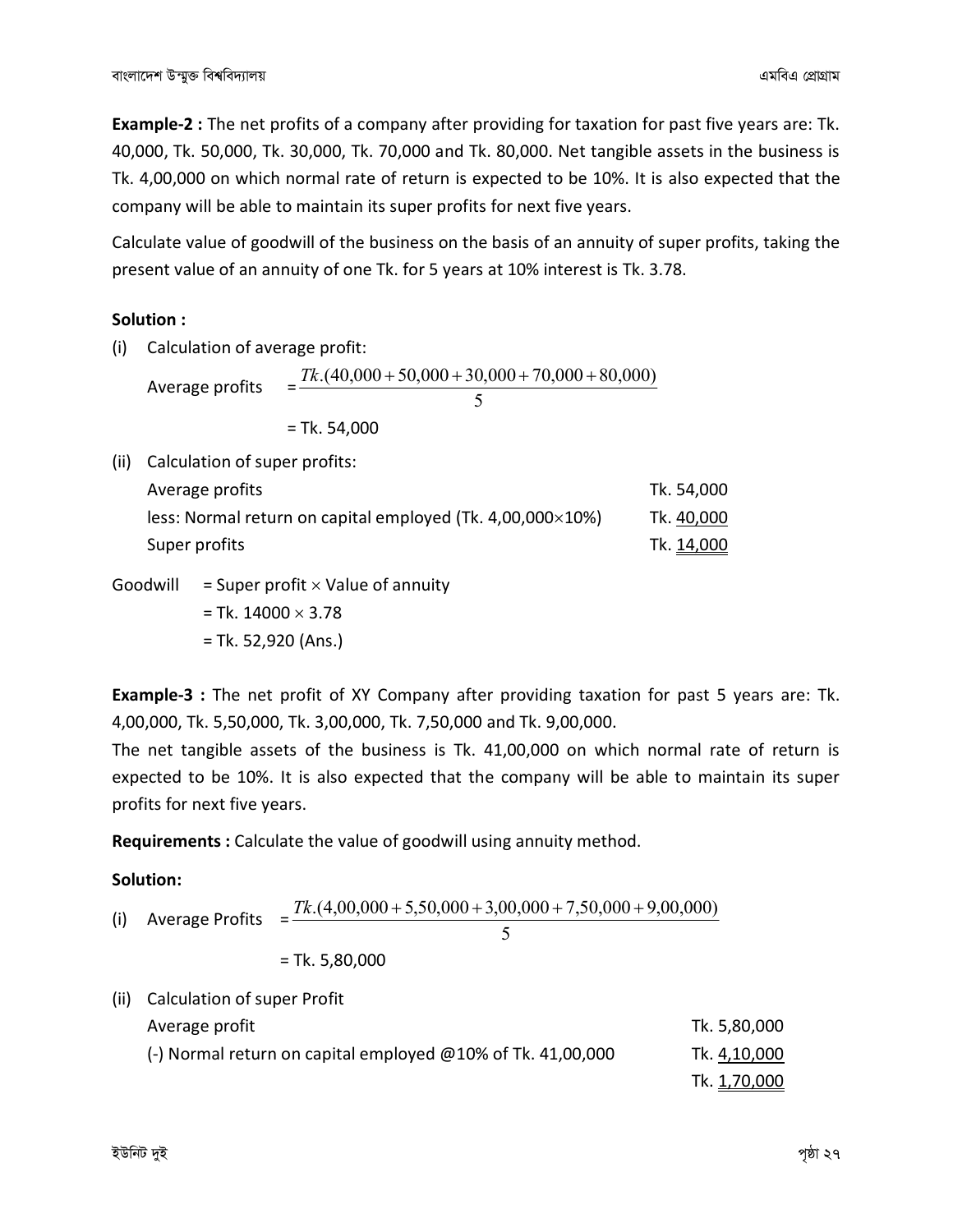We Know,

Goodwill (v) 
$$
= \frac{a}{i} \left[ 1 - \frac{1}{(1+i)n} \right]
$$

$$
= \frac{1,70,000}{.10} \left[ 1 - \frac{1}{(1+.10)5} \right]
$$

$$
= 17,00,000 \left[ 1 - \frac{1}{1.61051} \right]
$$

$$
= 17,00,000 \left[ .379078676 \right]
$$

$$
= Tk. 6,44,434 \text{ (Ans.)}
$$

 $\overline{a}$ 

#### সারসংক্ষেপ:  $\overline{\text{C}}$

প্রতিষ্ঠানের সুনামের মূল্য নির্ধারণের ক্ষেত্রে আমরা সালিশি ব্যবস্থা পদ্ধতি, ভবিষ্যতের প্রত্যাশিত নিট মুনাফা পদ্ধতি, অতীত গড় মুনাফার বর্ষ গুণন পদ্ধতি, অতি মুনাফাভিত্তিক পদ্ধতি এবং বার্ষিক পদ্ধতি প্রয়োগ করে থাকি।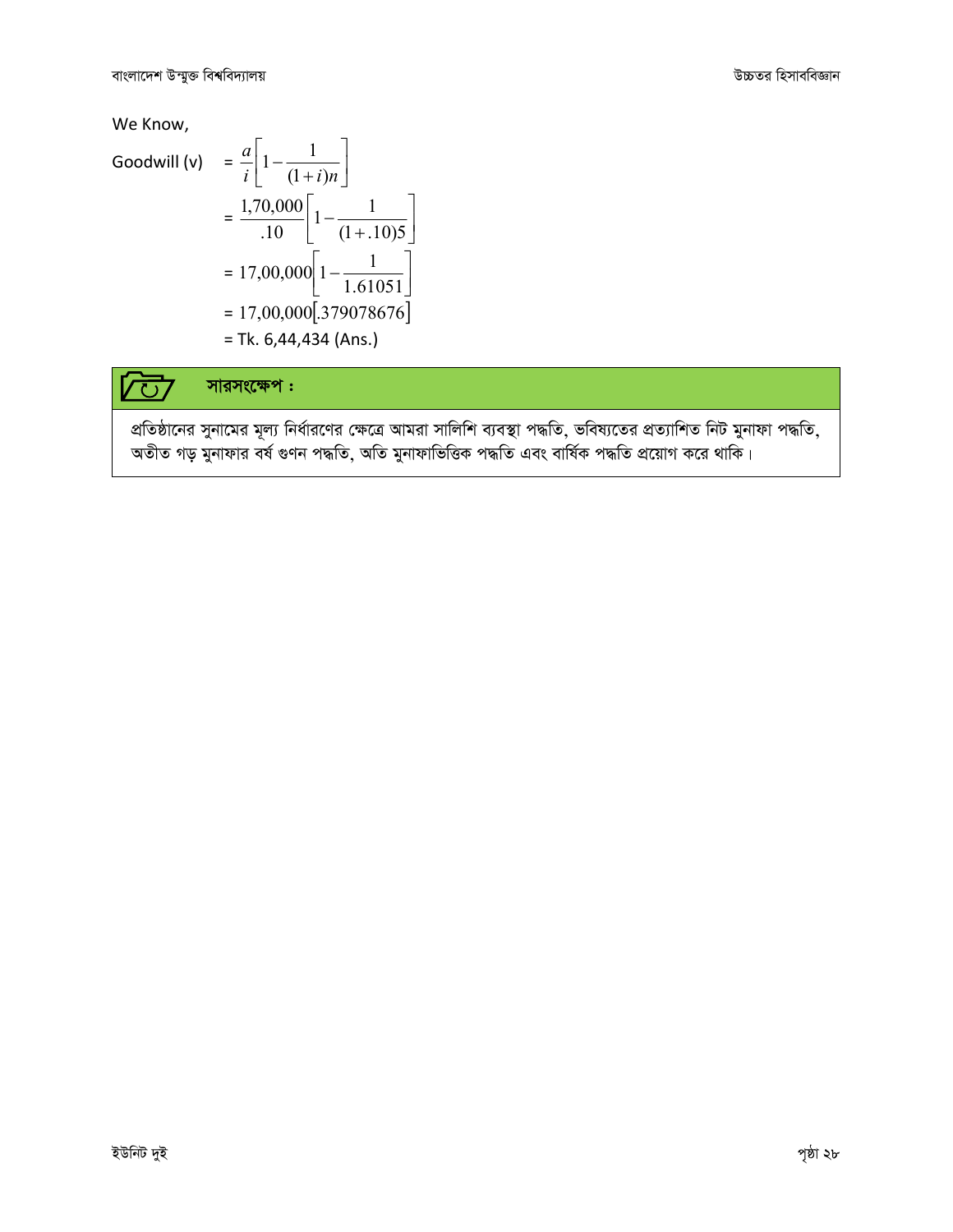পাঠ-২.৪

# শেয়ার মূল্যায়নের প্রয়োজনীয়তা ও প্রভাব বিস্তারকারী উপাদানসমূহ

Necessities of and Factors Affecting the Valuation of Share



উদ্দেশ্য

এ পাঠ শেষে আপনি-

- শেয়ার মূল্যায়নের প্রয়োজনীয়তা কী তা বলতে পারবেন।
- শেয়ার মূল্যায়নের ক্ষেত্রে প্রভাব বিস্তারকারী উপাদানসমূহ কী কী তা ব্যাখ্যা করতে পারবেন।

## শেয়ার মূল্যায়নের প্রয়োজনীয়তা

## Necessities of the valuation of shares

একটি যৌথ মূলধনী কোম্পানির মোট মূলধনকে কতগুলো ক্ষুদ্র ক্ষুদ্র সমান অংশে ভাগ করা হয়, এরূপ প্রত্যেকটি অংশকে এক একটি শেয়ার বলা হয়। একটি কোম্পানির শেয়ারের মূল্য দ্বারা সব সময় আর্থিক অবস্থা সঠিক ভাবে অনুমান করা যায় না। কারণ শেয়ারের মূল্য বাজারে শেয়ারের চাহিদা, ব্যাংকের সুদের হার, আয়করের হার, রাজনৈতিক প্রভাব ইত্যাদি কারণে উঠানামা করে। যে সকল কোম্পানি শেয়ার বাজারে তালিকাভুক্ত নয় অথবা তালিকাভুক্ত থাকলেও দৈনিক তালিকায় প্রদত্ত মূল্য বিশেষ কোনো কারণে গ্রহণযোগ্য নয় সে সকল ক্ষেত্রে শেয়ারের মূল্য নিরুপন করার প্রয়োজন হয়। এছাড়াও নিম্নলিখিত ক্ষেত্রে শেয়ার মূল্যায়নের প্রয়োজন হয় :

- ১) একজন শেয়ার হোল্ডার অন্য একজন শেয়ার হোল্ডারের কাছে শেয়ার বিক্রয় করলে,
- ২) কর নির্ধারণের ক্ষেত্রে,
- ৩) দুই বা ততোধিক কোম্পানি একত্রিকরণের সময়,
- ৪) এক শ্রেণির শেয়ার অন্য শ্রেণিতে রূপান্তর করার সময়,
- ৫) ঋণদানের সময় শেয়ার জামানত হিসেবে গ্রহণ করা হলে,
- ৬) কোম্পানির অধিকাংশ শেয়ার ক্রয় বিক্রয় করার সময় এবং
- ৭) অর্থ লগ্নিকারী কোম্পানির সম্পত্তি মূল্যায়নের সময় শেয়ারের মূল্যায়ন করতে হয়।

#### শেয়ার মূল্যায়নে প্রভাব বিস্তারকারী উপাদানসমূহ

#### **Factors affecting the valuation of share**

সুনাম মূল্যায়নে যেমনি ভাবে প্রভাব বিস্তারকারী উপাদান আছে, তেমনি শেয়ার মূল্যায়নেও প্রভাব বিস্তারকারী উপাদান রয়েছে। অনেক সময় শেয়ারের প্রকৃত মূল্য অভিহিত মূল্য অপেক্ষা কম বা বেশি দেখানো হয়। যে সকল কারণে শেয়ারের মূল্য পরিবর্তিত হয়, সে সকল উপাদানগুলো নিম্নে উল্লেখ করা হলো :

১) কোম্পানির ব্যবসায়ের ধরন, আকার বা প্রকৃতি ২) কোম্পানির মুনাফা অর্জনের ক্ষমতা ৩) শেয়ার বাজারে সংশ্লিষ্ট কোম্পানির শেয়ারের চাহিদা ও যোগান ৪) দেশের সার্বিক অর্থনৈতিক অবস্থা ৫) দেশের রাজনৈতিক অবস্থা ৬) ব্যাংকের সুদের হার ও মুদ্রা নীতি ৭) সরকারের অর্থনৈতিক কৌশল ৮) কোম্পানির মূলধনের অবস্থা ৯) কোম্পানির পূর্বের, বর্তমান এবং ভবিষ্যত আর্থিক অবস্থা ১০) কোম্পানির ব্যবস্থাপনা পর্ষদের দক্ষতা ও অভিজ্ঞতা ১১) বোনাস বা রাইট শেয়ার ইস্যুর সম্ভাবনা এবং ১২) লভ্যাংশ ঘোষণা ইত্যাদি।

#### সারসংক্ষেপ :  $\overline{C}$

শেয়ার বিক্রয়, কর নির্ধারণ, কোম্পানি একত্রিকরণ, এক শ্রেণির শেয়ার অন্য শ্রেণিতে রূপান্তরকরণ, শেয়ার জামিনে গ্রহণের ক্ষেত্রে শেয়ার মূল্যায়ন করা দরকার। ব্যবসায়ের ধরন, কোম্পানির মুনাফা অর্জনের ক্ষমতা, শেয়ারের চাহিদা ও যোগান, দেশের অর্থনৈতিক অবস্থা, রাজনৈতিক অবস্থা, ব্যাংকের সুদের হার, সরকারের অর্থনৈতিক কৌশল ইত্যাদি বিষয়গুলো শেয়ারমূল্য নির্ধালণে প্রভাব বিস্তার করে।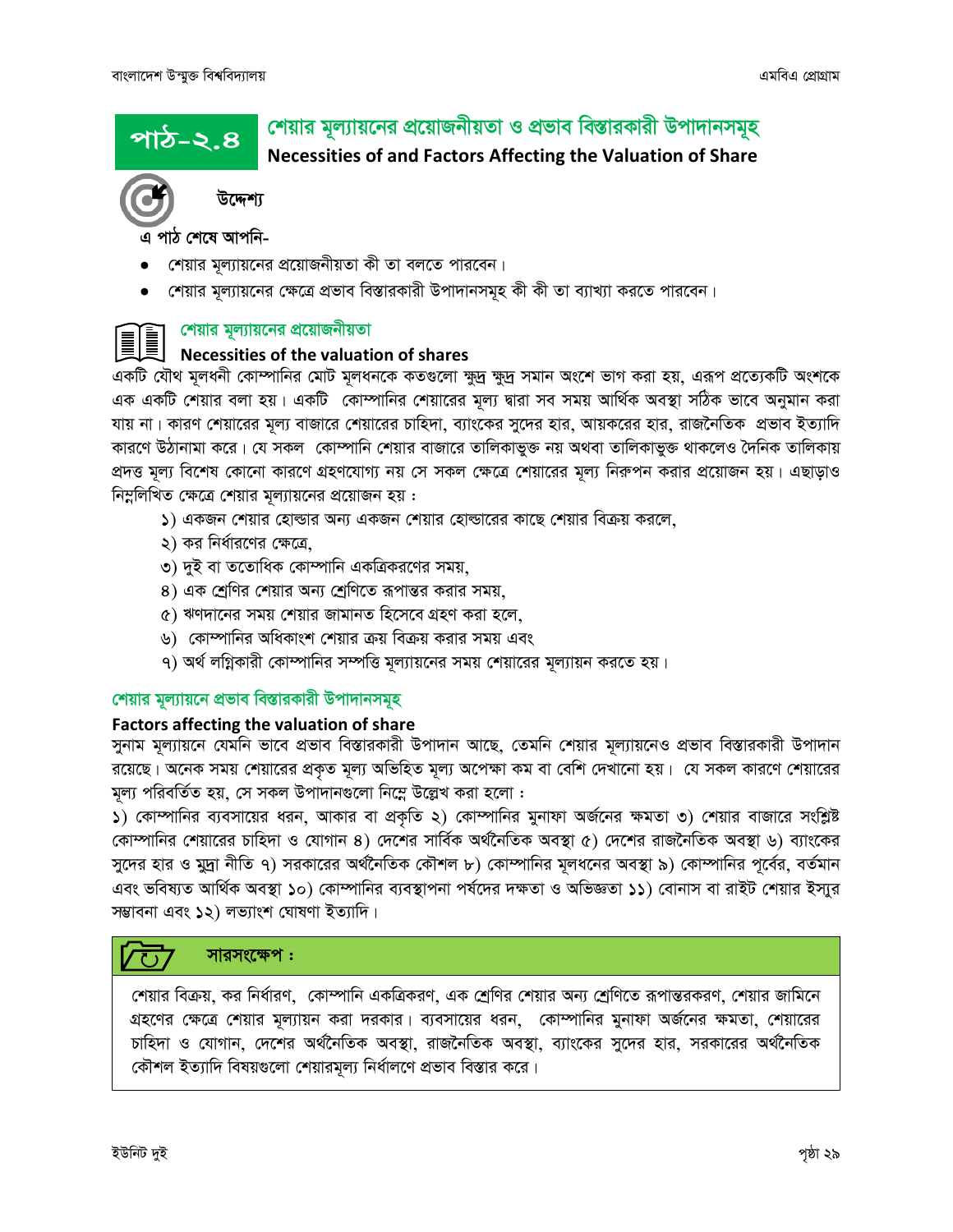# <u>পাঠ-২.৫</u>

### | শেয়ার মূল্যায়নের পদ্ধতিসমূহ

**Methods of Share Valuation** 



উদ্দেশ্য

এ পাঠ শেষে আপনি-

- শেয়ার মূল্যায়নের পদ্ধতিসমূহ সম্পর্কে বলতে পারবেন।
- শেয়ার মূল্যায়নের পদ্ধতিসমূহের মাধ্যমে গাণিতিক সমস্যা সমাধান করে শেয়ারের মূল্য নির্ণয় করতে পারবেন।

# =়া শেয়ার মূল্যায়ন পদ্ধতি

# Methods of share valuation

প্রত্যেকটি শেয়ারের একটি লিখিত মূল্য থাকে, যাকে আমরা অভিহিত মূল্যও বলে থাকি। শেয়ার বাজারে তালিকাভুক্ত কোম্পানির শেয়ারের দাম বাস্তবভিত্তিক কিনা তা যাচাই করার জন্য শেয়ার মূল্যায়ন দরকার হয়। শেয়ার মূল্যায়ন পদ্ধতি প্রধানত তিন প্রকার। যথা :

- ক) সম্পত্তিভিত্তিক পদ্ধতি (Assets based method)
- খ) উপাৰ্জন ক্ষমতাভিত্তিক পদ্ধতি (Earning capacity/Yield basis method)
- গ) ন্যায্য মূল্য পদ্ধতি (Fair value method)

শেয়ার মূল্যায়নের পদ্ধতিসমূহ নিম্নে বিস্তারিত আলোচনা করা হলো:

ক) সম্পত্তিভিত্তিক পদ্ধতি (Assets based method) : এ পদ্ধতিতে কোম্পানির শেয়ারের মূল্য নির্ধারণ করতে হলে প্রথমত কোম্পানির মোট সম্পত্তির এবং দায়ের মূল্য বের করতে হবে। দ্বিতীয়ত মোট সম্পত্তির মূল্য হতে বাহ্যিক দায়সমূহ বিয়োগ করে শেয়ার হোল্ডারদের পাওনার পরিমাণ বের করতে হবে। তৃতীয়ত এ প্রাপ্য পাওনার পরিমাণকে মোট বিলিকৃত শেয়ার সংখ্যা দ্বারা ভাগ করলে প্রতি শেয়ার মূল্য পাওয়া যাবে। নিট সম্পদের মূল্যের ভিত্তিতে শেয়ার মূল্যায়ন করা হয় বলে এ পদ্ধতিকে সম্পত্তিভিত্তিক পদ্ধতি বা উদ্বৃত্তপত্ৰ পদ্ধতি বা নিট মূল্য পদ্ধতি বা প্ৰকৃত মূল্য পদ্ধতি বা সমাপনী মূল্য পদ্ধতিও বলা হয়।

|  |  |  |  |  | <b>Example</b> : Following is the Balance Sheet of Rajbari Limited as on 31 <sup>st</sup> December, 2018. |  |
|--|--|--|--|--|-----------------------------------------------------------------------------------------------------------|--|
|  |  |  |  |  |                                                                                                           |  |

| <b>Liabilities</b>              | Tk.       | <b>Assets</b>                  | Tk.       |
|---------------------------------|-----------|--------------------------------|-----------|
| Share capital : 90,000 shares @ | 9,00,000  | Goodwill                       | 1,40,000  |
| Tk. 10                          | 3,00,000  | Furniture less depreciation    | 80,000    |
| Reserves                        | 1,50,000  | <b>Bills receivable</b>        | 60,000    |
| Profit and Loss A/c             | 1,50,000  | <b>Debtors</b>                 | 4,50,000  |
| Bills payable                   | 2,00,000  | Investment in govt. securities | 80,000    |
| Creditors                       |           | <b>Stock</b>                   | 4,50,000  |
|                                 |           | Cash at bank                   | 3,00,000  |
|                                 |           | Preliminary expenses           | 1,40,000  |
| Total                           | 17,00,000 | Total                          | 17,00,000 |

Required : On the basis of above Balance Sheet, you are required to calculate the value of share of the company using assets based method

Solution:

| Total assets :              | Tk.      |
|-----------------------------|----------|
| Goodwill                    | 1,40,000 |
| Furniture less depreciation | 80,000   |
| <b>Bills receivable</b>     | 60,000   |
| <b>Debtors</b>              | 4,50,000 |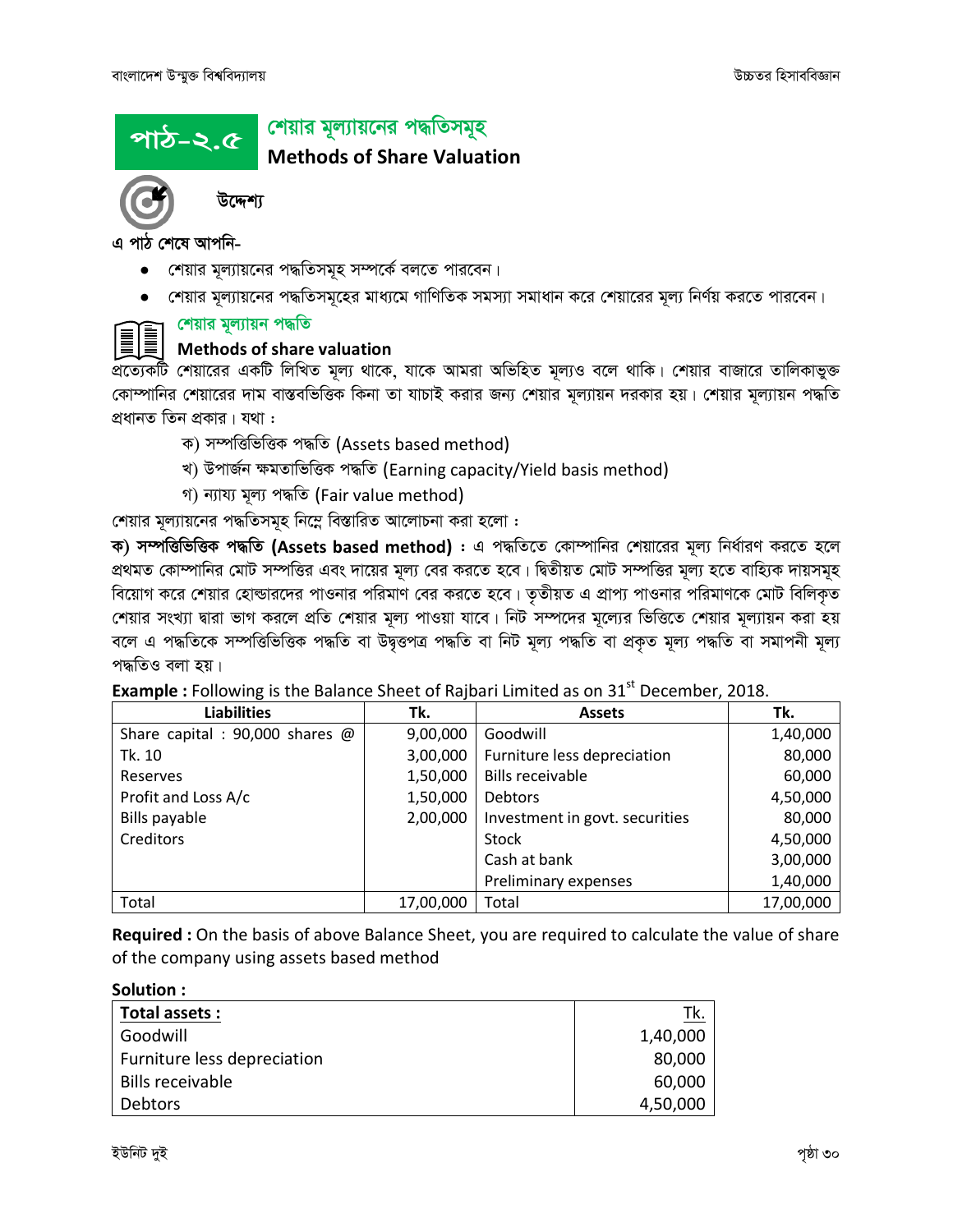| Investment in govt. securities                                               | 80,000           |
|------------------------------------------------------------------------------|------------------|
| Stock                                                                        | 4,50,000         |
| Cash at bank                                                                 | 3,00,000         |
|                                                                              | Tk. 15,60,000    |
| Less: External liabilities :                                                 |                  |
| Bills payable Tk. 1,50,000                                                   |                  |
| Creditors<br>2,00,000                                                        | 3,50,000         |
| <b>Net Assets:</b>                                                           | 12,10,000        |
| So, the value of ordinary share:                                             |                  |
| (Net assets $\div$ Number of ordinary share)                                 |                  |
| $(Tk. 2, 10,000 \div 90,000)$                                                | Tk. <u>13.44</u> |
| Note: Fictitious assets are not included with total assets, here preliminary |                  |
| assets is a fictitious assets.                                               |                  |

*(L) DcvR©b ÿgZv wfwËK c×wZ* **(Earning capacity/Yield basis method)** *: G c×wZ †gvZv‡eK †Kv¤úvwb বি*নিয়োগকৃত মূলধনের উপর সম্ভাব্য আয়ের ভিত্তিতে শেয়ারের মূল্য নিরুপণ করে থাকে। বিনিয়োগকৃত অর্থের উপর *বিনি*য়োগকারী যে আয় (return) পেয়ে থাকে তাকেই সংশ্লিষ্ট বিনিয়োগের উৎপাদিত আয় (Yield) বলে। এ উৎপাদিত *Avq‡K kZKiv nv‡i cÖKvk K‡i H nv‡ii wfwˇZ mgRvZxq †Kv¤úvwbi Av‡qi nvi we‡ePbv K‡i †kqv‡ii g~j¨ নি*র্ধারণ করা হয়। শেয়ারের উৎপাদিত আয়ের হার গণনা করা হয় এর নগদ মূল্যের উপর। কিন্তু শেয়ারের লভ্যাংশ গণনা করা হয় এর আদায়কৃত মূল্যের উপর। উদাহরণ স্বরুপ জনাব স্বপন গাজী কোনো কোম্পানির ১০ টাকা মূল্যের শেয়ারের মালিক। সে উক্ত শেয়ারের উপর শতকরা ১৮ টাকা হারে লভ্যাংশ পায়। একই জাতীয় কারবারের বিনিয়োগের উপর  $B$ ন্দীদিত স্বাভাবিক আয়ের হার যদি ১০ টাকা হয় তবে জনাব স্বপনগাজী ঐ শেয়ারটি (১০ $\times$ ১৮)/১০ = ১৮ টাকার কমে *বিক্র*য় করবে না। কারণ সে এমন মূল্যে শেয়ার বিক্রয় করবে, যাতে বিক্রয়লব্ধ অর্থ অন্যত্র বিনিয়োগ করলেও তার আয় কম হবে না।

*(গ) শে*য়ারের ন্যায্য মূল্য পদ্ধতি (Fair value method) : কোম্পানির শেয়ারের সম্পত্তিভিত্তিক অন্তর্নিহিত মূল্য এবং বাজার মূল্যের গড়কে শেয়ারের ন্যায্য মূল্য বলে। শেয়ারের ন্যায্য মূল্য বের করতে হলে প্রথমে শেয়ারের অন্তর্নিহিত মূল্য ও শেয়ারের বাজার মূল্য নিরুপণ করতে হয়। এ দুই মূল্যের সমষ্টিকে দুই দ্বারা ভাগ করলেই শেয়ারের ন্যায্য মূল্য পাওয়া *hvq|*

#### $m\bar{q}$ : শেয়ার প্রতি নায্য মূল্য = (অন্তর্নিহিত মূল্য + বাজার মূল্য) ÷ ২

| দায়                                         | টাকা                                                 | সম্পত্তি                    | টাকা             |
|----------------------------------------------|------------------------------------------------------|-----------------------------|------------------|
| শেয়ার মূলধন : অনুমোদিত ও পরিশোধিত ১০        |                                                      | দালানকোঠা                   | २,००,००          |
| টাকার মূল্যের ১,০০,০০০ শেয়ার পূর্ব পরিশোধিত | ১০,০০,০০০                                            | আসবাবপত্ৰ                   | Q,000            |
| সঞ্চিতি তহবিল                                | 8,00,000                                             | $6\%$ সরকারী বন্ডে বিনিয়োগ | b, oo, oo        |
| অবচয় তহবিল দালান ও বিনিয়োগ                 | $\mathcal{L}, \mathcal{L}, \mathcal{L}, \mathcal{L}$ | মজুদ                        | 9,00,000         |
| পাওনাদার                                     | 5,58,000                                             | দেনাদার                     | 9,80,000         |
| কুঋণ সঞ্চিতি                                 | $\mathcal{S}_2$ ত                                    | ব্যাংক ব্যালেন্স            | 2,80,000         |
| লাভ ক্ষতির হিসাব :                           |                                                      |                             |                  |
| ৩১ শে ডিসেম্বর<br>৯,২০,০০০                   |                                                      |                             |                  |
| চলতি বছরের হিসাব<br>$\lambda$ , bo, 000      |                                                      |                             |                  |
|                                              | 33,00,000                                            |                             |                  |
| মোট                                          | <u>२१,80,000</u>                                     | মোট                         | <u>२१,8०,०००</u> |

ট**দাহরণ : ২০১৮** সালের ৩১ শে ডিসেম্বর তারিখে খুলনা লিঃ এর উদ্বত্তপত্র ছিল নিম্নরুপ।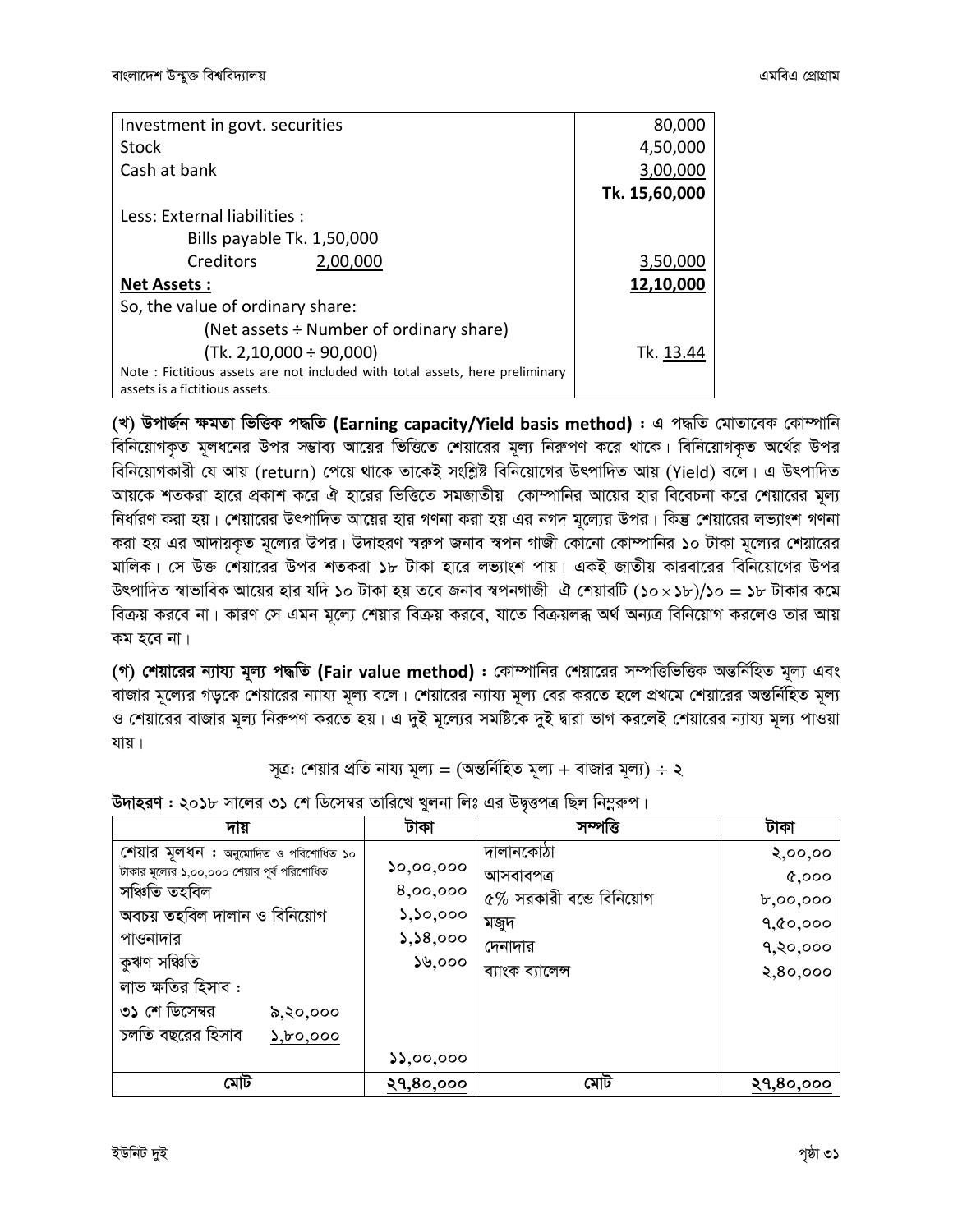এখানে প্রকাশ থাকে যে, ২০১৯ সালের জন্যও কোম্পানি একই ভাবে পরিচালিত হবে। বিগত চার বছরের মুনাফা বার্ষিক ৫০,০০০ টাকা বৃদ্ধি পায়। বর্তমানে দালানকোঠার মূল্য হলো ২,৪০,০০০ টাকা এবং আসবাবপত্রের মূল্য হলো ৮,০০০ টাকা। সমজাতীয় ব্যবসায় নিযুক্ত কোম্পানিসমূহ তাদের শেয়ারের বাজার মূল্যের উপর ১২% হারে মুনাফা অর্জনের ক্ষমতা দেখা যায়।

করণীয় : বিস্তারির গণনা করে প্রতি শেয়ারের ন্যায্য মূল্য নির্ণয় কর।

সমাধান :

 $\mathsf{S}$ । গড় মূলধন বিনিয়োগ :

| বিবরণী                    | টাকা         |
|---------------------------|--------------|
| সম্পাত্তসম                |              |
| দালানকোঠা                 | 2,80,000     |
| আসবাবপত্ৰ                 | b,000        |
| মজুদ                      | 9,90,000     |
| বিবিধ দেনাদার             | 9,80,000     |
| ব্যাংক ব্যালেন্স          | 2,80,000     |
| মোট সম্পত্তি              | ১৯,৮৩,০০০    |
| বাদ:                      |              |
| পাওনাদার                  | 3,38,000     |
| ২০১৮ সালের মুনাফার অর্ধেক | ৯০,০০০       |
| বিনিয়োগকৃত গড় মূলধন     | $29,9$ ৯,০০০ |

#### গড় মুনাফা নির্ণয়:

দেওয়া আছে, প্রতি বছরের ৫০,০০০ টাকা হারে বৃদ্ধি পায়। তাহলে বিগত চার বছরের মুনাফা হবে

| বৎসর                                               | ঢাকা                                              |  |
|----------------------------------------------------|---------------------------------------------------|--|
| ২০১৮ সালের মুনাফা                                  | $\mathcal{E},\mathcal{E},\mathcal{E},\mathcal{E}$ |  |
| ২০১৭ সালের মুনাফা (৫০,০০০ টাকা কমবে)               | 5,00,000                                          |  |
| ২০১৬ সালের মুনাফা (৫০,০০০ টাকা কমবে)               | $b$ 0,000                                         |  |
| ২০১৫ সালের মুনাফা (৫০,০০০ টাকা কমবে)               | $\mathcal{O}^{\circ}$ 000                         |  |
| চার বছরের মোট মুনাফা                               | $8,$ २०,०००                                       |  |
| চার বছরের বার্ষিক গড় মুনাফা $(8, 30, 000 \div 8)$ | $\Omega$ ,00,000                                  |  |

অতি মুনাফা নিৰ্ণয় :

|                                              | ঢাকা             |
|----------------------------------------------|------------------|
| বাৰ্ষিক গড় মুনাফা                           | $\Omega$ ,00,000 |
| বাদ: অকারবারী মুনাফা বিনিয়োগের উপর ৫ $\%$   | 80,000           |
| সমন্বিত গড় মুনাফা                           | ৬৫,০০০           |
| গড় বিনিয়োগকৃত মূলধনের উপর স্বাভাবিক মুনাফা |                  |
| $32\% = (39,95,000\times 32)/300$            | ২,১৩,৪৮০         |

সমন্বিত গড় মুনাফা, স্বাভাবিক গড় মুনাফা হতে অনেক কম হওয়ায় কোম্পানির অতিমুনাফা অর্জনের ক্ষমতা নেই বলে প্রতিষ্ঠানের সুনাম নির্ণয় করা হলো না।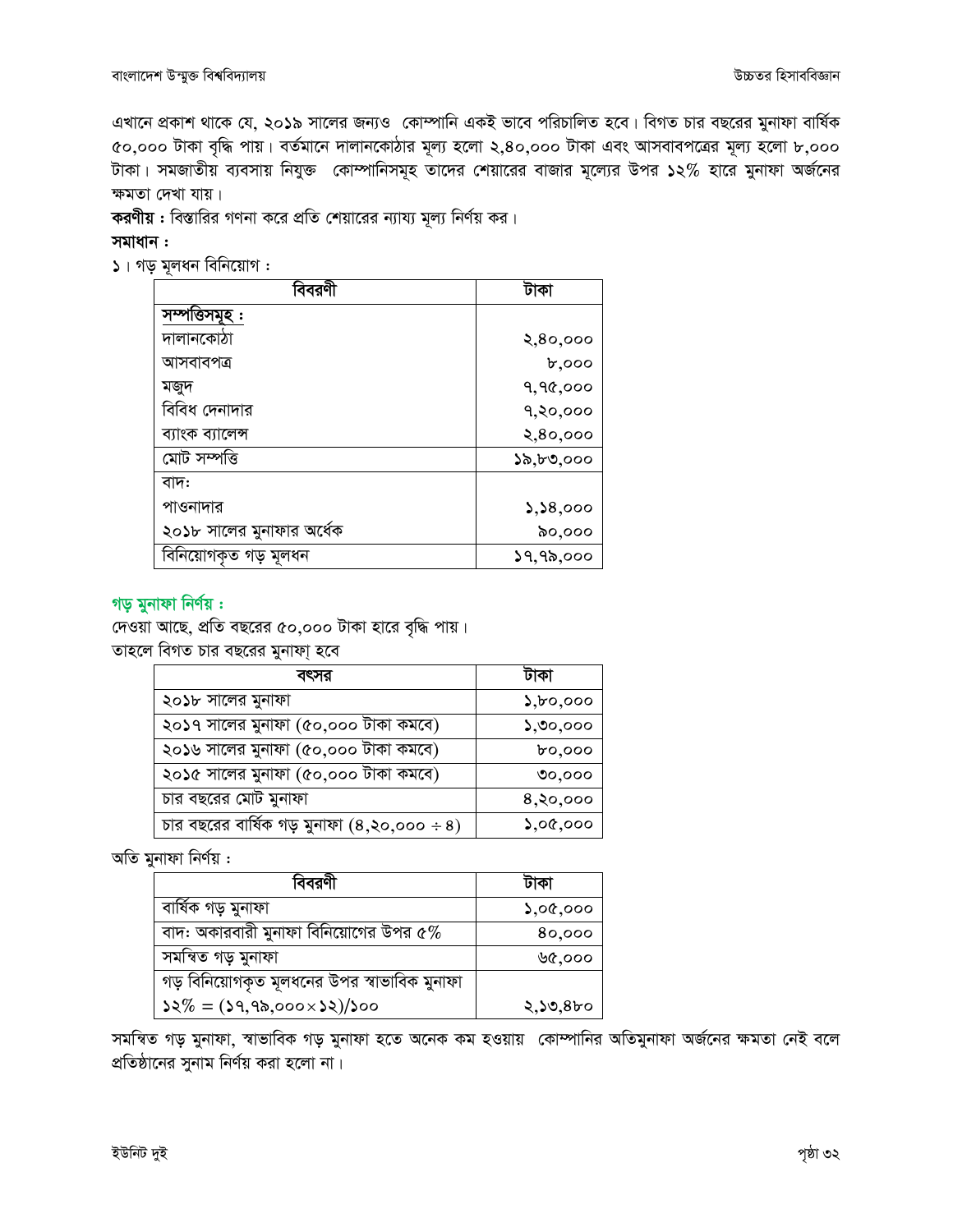$x$ <sub>*m* $\overline{x}$  *r*  $\overline{x}$  *i f*  $\overline{y}$  *c*  $\overline{z}$  *i c*  $\overline{z}$  *i*  $\overline{z}$ </sub>

|                            | টাকা      |
|----------------------------|-----------|
| দালান                      | 2,80,000  |
| আসবাবপত্ৰ                  | b,000     |
| মজুদ                       | 9,90,000  |
| বিবিধ দেনাদার              | 9,80,000  |
| ব্যাংক                     | 2,80,000  |
| বিনিয়োগ (৮,০০,০০০-৮০,০০০) | १,२०,०००  |
| মোট সম্পত্তি               | २१,०७,००० |
| বাদ: পাওনাদার              | 5,58,000  |
| নিট সম্পত্তি               | ২৫,৮৯,০০০ |

*সু*তরাং, শেয়ারের অন্তর্নিতি মূল্য = ২৫,৮৯,০০০ ÷ ১,০০,০০০ = ২৫.৮৯ টাকা।

#### *DcvR©bwfwËK c×wZ :*

*c~‡e© Mo gybvdv = 1,05,000 UvKv*

ক্রমবর্ধমান বার্ষিক মুনাফার ভিত্তিতে সমস্ত মুনাফা শেয়ার হোল্ডারদের মধ্যে বন্টন করা হলে লভ্যাংশ বন্টনের হার হবে =

*(1,05,000100) 10,00,000 = 10.50%*

*myZivs, jf¨vs‡ki nv‡i †kqv‡ii g~j¨ n‡e = (10.5100) 10=105 UvKv*  $A$ জএব, প্রতিটি শেয়ারের ন্যায্য মূল্য = (অন্তর্নিহিত মূল্য + বাজার মূল্য) ÷ ২ = (২৫৮.৯+১০৫) ÷ ২ = ১৮১.৯৫ টাকা।

**Example :** Mr. Mushtafizur Rahman holds 7,000 equity shares in Mashrafi Ltd. the nominal and paid up capital consists of (i) 25,000 equity shares of Tk. 1 each, (ii) 12,000, 5% preference shares of Tk. 1 each. (Note: the preference shares do not participate further in the profit)

Other Information:

The normal annual net profit of such a company is Tk. 8,000 and the normal return by way of dividend on the paid up value of equity share capital for the type of business carried out by the Company is 10%.

**Requirement :** Calculate the equity share value of the company.

#### **Solution :**

| Annual net profit                                                   | Tk. 8,000 |
|---------------------------------------------------------------------|-----------|
| Less: 5% dividend of preference shares                              | 600       |
| Profit divided to equity share holders                              | 7,400     |
| $7,400$ $\times$ 100 = 20.6%<br>$C_{\alpha}$ , Astual constants $=$ |           |

So, Actual earning rate = 
$$
\frac{7,400}{25,000} \times 100 = 29.6\%
$$

For 7,000 equity share value is =  $\frac{25.0}{10} \times 1 \times 7,000$ 10  $\frac{29.6}{10}$  × 1 × 7,000 = Tk. 20,720

#### সারসংক্ষেপ :

*(*কানো কোম্পানির শেয়ার মূল্যায়নের ক্ষেত্রে আমরা সাধারণত সম্পত্তিভিত্তিক পদ্ধতি, উপার্জন ক্ষমতাভিত্তিক পদ্ধতি এবং ন্যায্য মূল্য পদ্ধতি প্রয়োগ করে থাকি।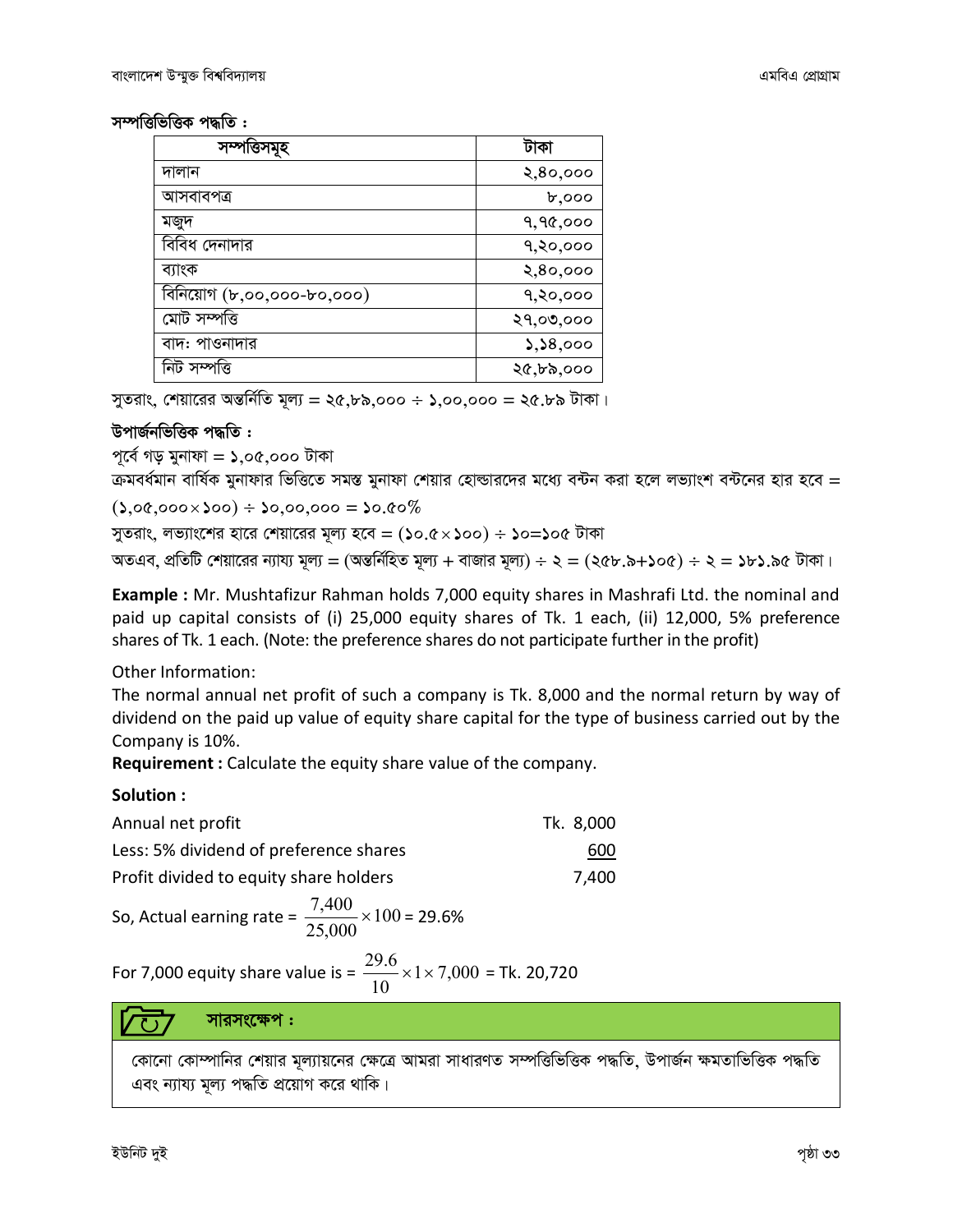### *ইউনিট মুল্যায়ন*

- *1| mybvg Kx? mybv‡gi cÖK…wZ I cÖKvi‡f` eY©bv Kiæb| (*What is goodwill. Describe the nature and types of goodwill.)
- *2| mybvg g~j¨vq‡bi cÖ‡qvRbxqZv eY©bv Kiæb|* (Describe the necessities of the valuation of goodwill)
- ৩। সুনাম মূল্যায়নের উপর প্রভাব বিস্তারকারী উপাদানগুলো আলোচনা করুন। (Discuss the factors affecting for the valuation of goodwill).
- $8$ । শেয়ার মূল্যায়নের প্রয়োজনীয়তা বর্ণনা করুন। (Describe the necessities for the valuation of share).
- *5| †kqvi g~j¨vq‡bi Dci cÖfve we¯ÍviKvix Dcv`vb¸‡jv Av‡jvPbv Kiæb|* (Explain the factors affecting the valuation of share).

| <b>Liabilities</b>             | <b>Taka</b> | <b>Assets</b>                 | <b>Taka</b> |
|--------------------------------|-------------|-------------------------------|-------------|
| Share capital                  | 6,00,000    | Goodwill                      | 80,000      |
| General reserve                | 80,000      | Land and building             | 2,30,000    |
| Profit and loss A/c            | 95,000      | Plant and equipment less dep. | 2,50,000    |
| <b>Bank overdraft</b>          | 1,10,000    | <b>Debtors</b>                | 2,60,000    |
| <b>Provisions for taxation</b> | 65,000      | <b>Closing stock</b>          | 2,80,000    |
| <b>Creditors</b>               | 1,50,000    |                               |             |
| <b>Total</b>                   | 11,00,000   | <b>Total</b>                  | 11,00,000   |

*b* | Following is the Balance Sheet of Jumuna Limited as on 31<sup>st</sup> December, 2018.

Profit earned by the company before provisions have been as follows :

2013- Tk. 2,10,000; 2014- Tk. 3,05,000; 2015- Tk. 3,00,000; 2016- Tk. 3,10,000; 2017- Tk. 3,20,000. Provision for taxations may be made at 40%. Fair returned on capital employed in similar business may be taken at 10%.

**Requirements :** Ascertain the value of goodwill of the business using the capitalization method.

- *7* I Jamal Limited agreed to takeover the business of Kamal Limited with effect from 1<sup>st</sup> January 2018. The purchasing company agreed to pay for the assets as per book value and also to pay for goodwill to be calculated at 5 times of the average net profit of the last five years. Profits for the year 2013 to 2017 were Tk. 60,000; Tk. 58,000; Tk. 66,000; Tk. 70,000; and Tk. 48,000, respectively. In 2017 there was an abnormal loss of Tk. 30,000 due to loss of stock by theft. Calculate the amount to be paid for goodwill using the certain years purchase of past average profit method*.*
- *8|* Hassan Limited decides to takeover the business of Hossain Limited, agreeing to pay for goodwill on the basis of 4 times of the average super profit of the last five years. From the following information. Calculate the amount to be paid for goodwill :

Average capital employed in Hossain Limited is Tk. 25,00,000, similar companies carrying on similar business normally earn 12% on average capital employed. Profits of Rahim Limited for last 5 years are: Tk. 4,06,000; Tk. 4,46,000; Tk. 4,86,000; Tk. 5,06,000; and Tk. 5,56,000, respectively.